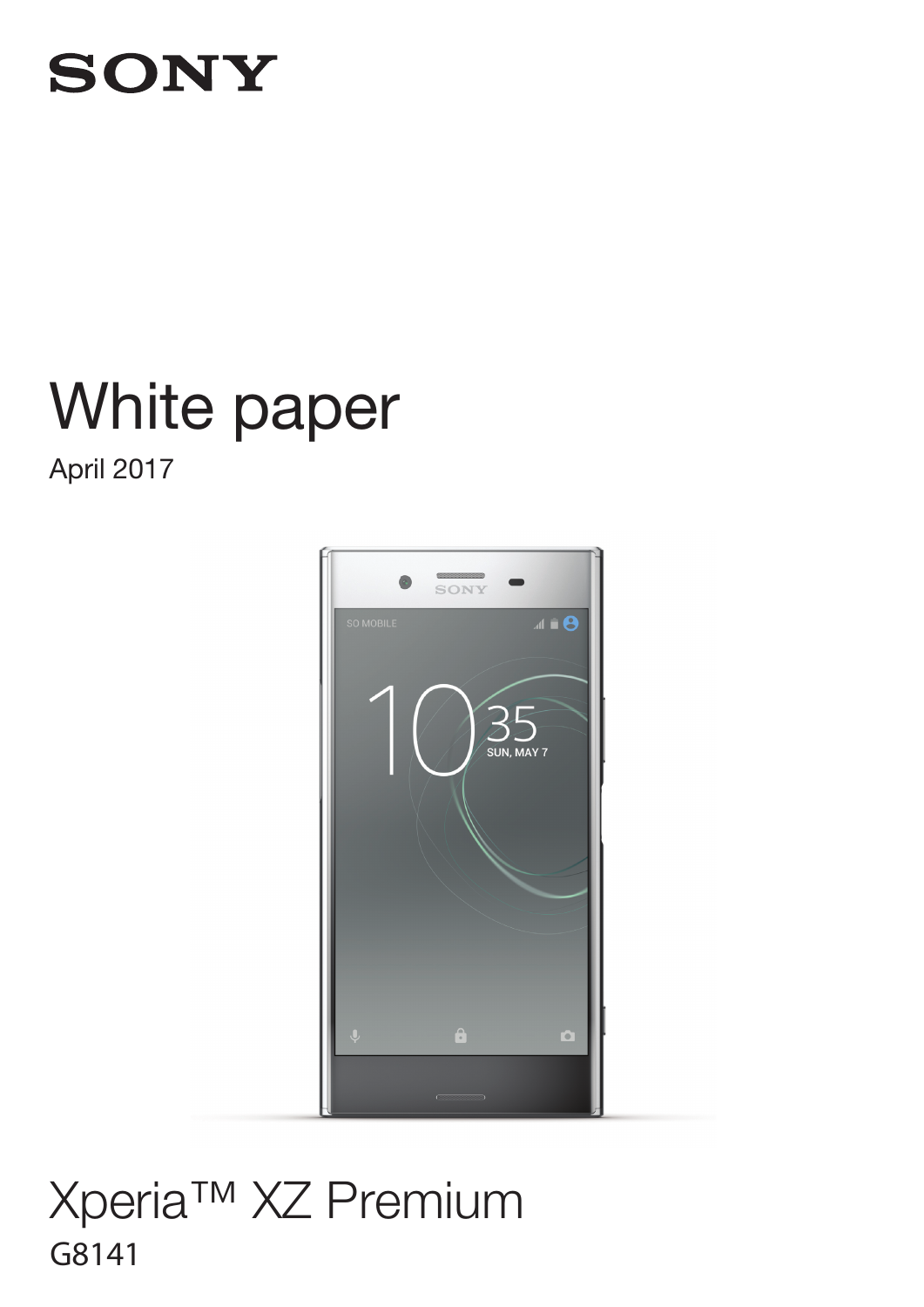## Purpose of this document

Sony product white paper are intended to give an overview of a product and provide details in relevant areas of technology.

NOTE: The illustration that appears on the title page is for reference only. All screen images and elements are subject to change without prior notice.

## Document history

| <b>Version</b> |                         |           |
|----------------|-------------------------|-----------|
| February 2017  | First released version  | Version 1 |
| April 2017     | Second released version | Version 2 |

## Sony Mobile Developer World

For the latest technical documentation and development tools, go to www.sonymobile.com/developer.

| This White paper is published by:<br>Sony Mobile Communications Inc.,<br>4-12-3 Higashi-Shinagawa, Shinagawa-ku,<br>Tokyo, 140-0002 Japan<br>www.sonymobile.com<br>© Sony Mobile Communications Inc., 2017. All  | This document is published by Sony Mobile<br>Communications Inc., without any warranty*.<br>Improvements and changes to this text<br>necessitated by typographical errors,<br>inaccuracies of current information or<br>improvements to programs and/or equipment<br>may be made by Sony Mobile Communications<br>Inc. at any time and without notice. Such<br>changes will, however, be incorporated into new<br>editions of this document. Printed versions are to<br>be regarded as temporary reference copies only. |
|------------------------------------------------------------------------------------------------------------------------------------------------------------------------------------------------------------------|-------------------------------------------------------------------------------------------------------------------------------------------------------------------------------------------------------------------------------------------------------------------------------------------------------------------------------------------------------------------------------------------------------------------------------------------------------------------------------------------------------------------------|
| rights reserved. You are hereby granted a license<br>to download and/or print a copy of this<br>document.<br>Any rights not expressly granted herein are.<br>reserved.<br>First released version (February 2017) | *All implied warranties, including without<br>limitation the implied warranties of<br>merchantability or fitness for a particular<br>purpose, are excluded. In no event shall Sony or<br>its licensors be liable for incidental or<br>consequential damages of any nature, including<br>but not limited to lost profits or commercial loss,<br>arising out of the use of the information in this<br>document.                                                                                                           |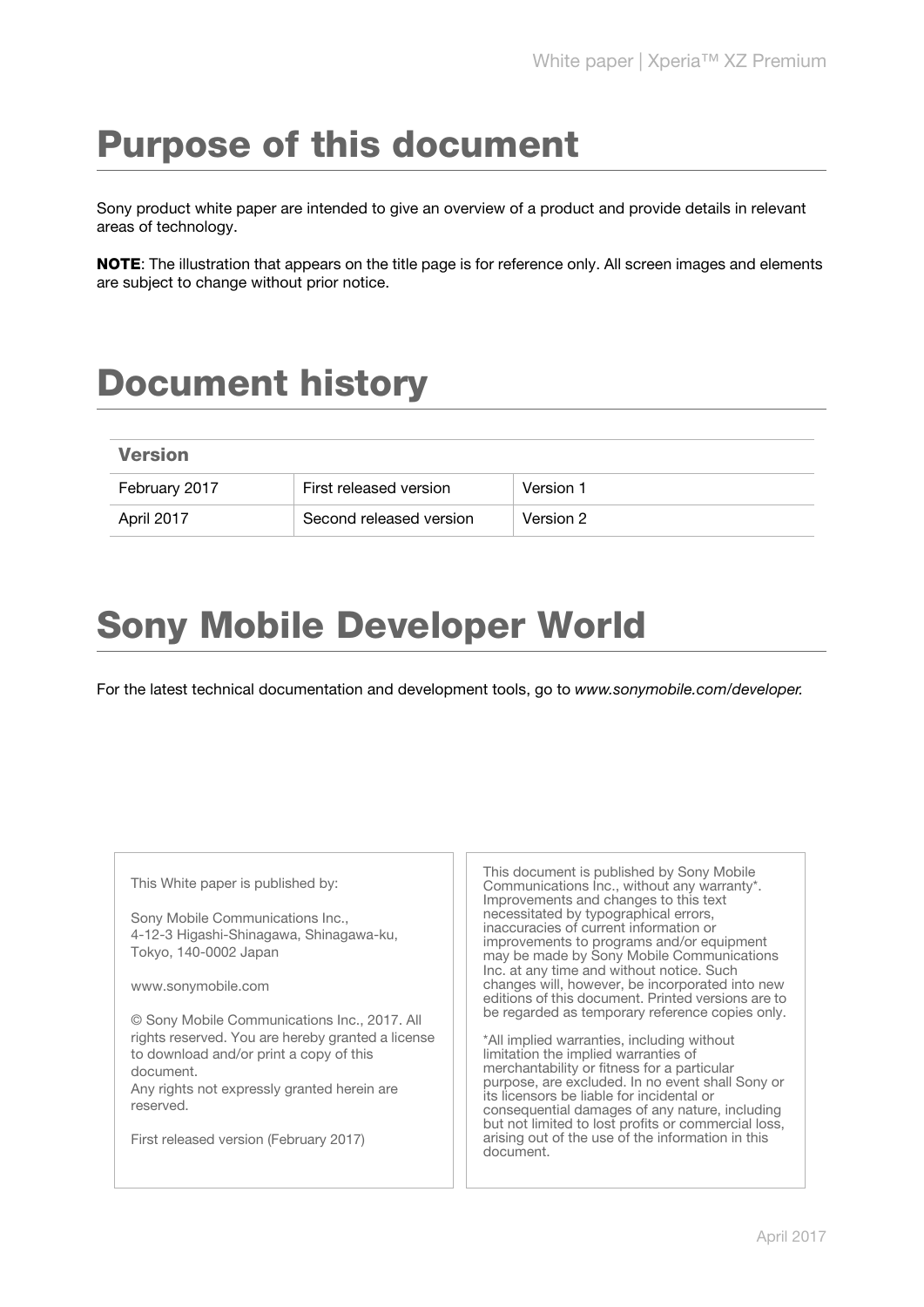## <span id="page-2-0"></span>**Table of contents**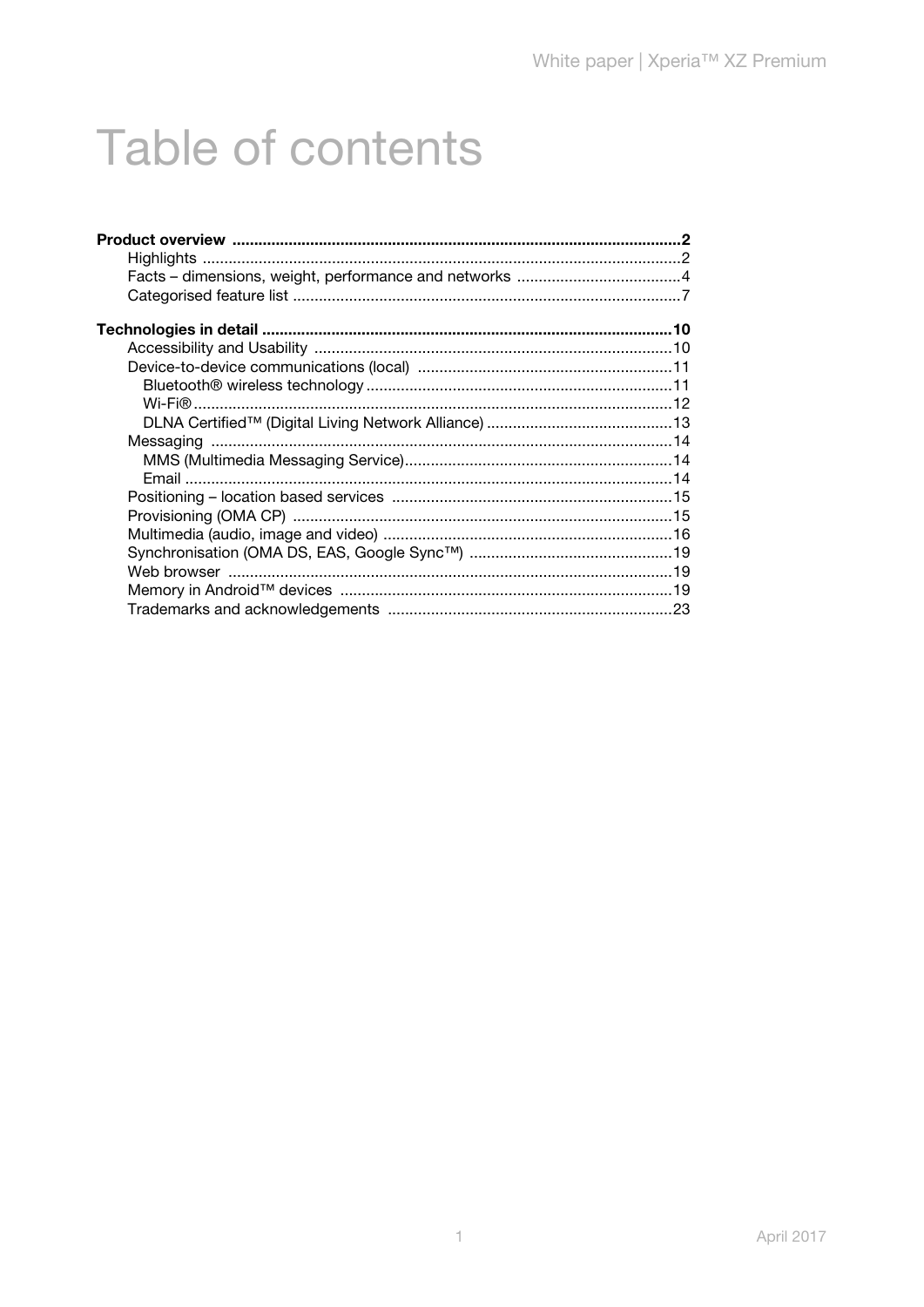## <span id="page-3-0"></span>Product overview

## <span id="page-3-1"></span>**Highlights**

- The world's first smartphone with a 4K HDR display
- 19MP Motion Eye camera
- Super slow motion video at 960 frames per second
- 13MP wide angle front camera
- IP65/68\* water resistant
- Smart Stamina
- Xperia Actions intelligently learns and adapts to your usage

#### 19MP Motion Eye camera

Motion Eye camera is the latest camera system developed with Sony Digital Imaging know-how to capture motion beyond human eye capability, powered by the world's first memory stacked image sensor in a smartphone\*\*.

#### • Super slow motion\*\*\*

The new Xperia XZ Premium is the first smartphone with 960fps video capture\*\*\*. This means you can capture the action 32x slower than with normal video.

#### • Predictive capture

When the action starts, the Motion Eve camera starts buffering to automatically capture up to 4 photos from before you press the shutter, to ensure you capture those unexpected moments.

- A breakthrough in clarity and quality
	- 1. Superior image quality powered by a brand new 19MP memory stacked sensor and a redesigned Sony G Lens.
	- 2. With 19% bigger pixels, the new sensor can capture more light and detail.
	- 3. For fast moving objects, Anti-distortion shutter reduces misshaping of the image.

#### The world's first smartphone with a 4K HDR display

Using Sony BRAVIA TV technology, the Xperia XZ Premium plays 4K HDR content that's so clear and lifelike, it takes your breath away.

Because TRILUMINOS Display for mobile selectively maps colours from a wider palette, all of life's subtle shades are preserved. Even reds, blues and greens, which are typically hard for screens to show accurately, look vivid and realistic.

\*Xperia XZ Premium is water resistant and protected against dust, so don't worry if you get caught in the rain or want to wash off dirt under the faucet, but remember that all ports and attached covers should be firmly closed. You should not put the device completely underwater; or expose it to seawater, salt water, chlorinated water, or liquids such as drinks. Any abuse or improper use of the device will invalidate the warranty. The device has been tested under an Ingress Protection rating of IP65/68. For more info, see www.sonymobile.com/waterresistant. Note the Xperia XZ Premium has a capless USB port to connect and charge. The USB port must be completely dry before charging.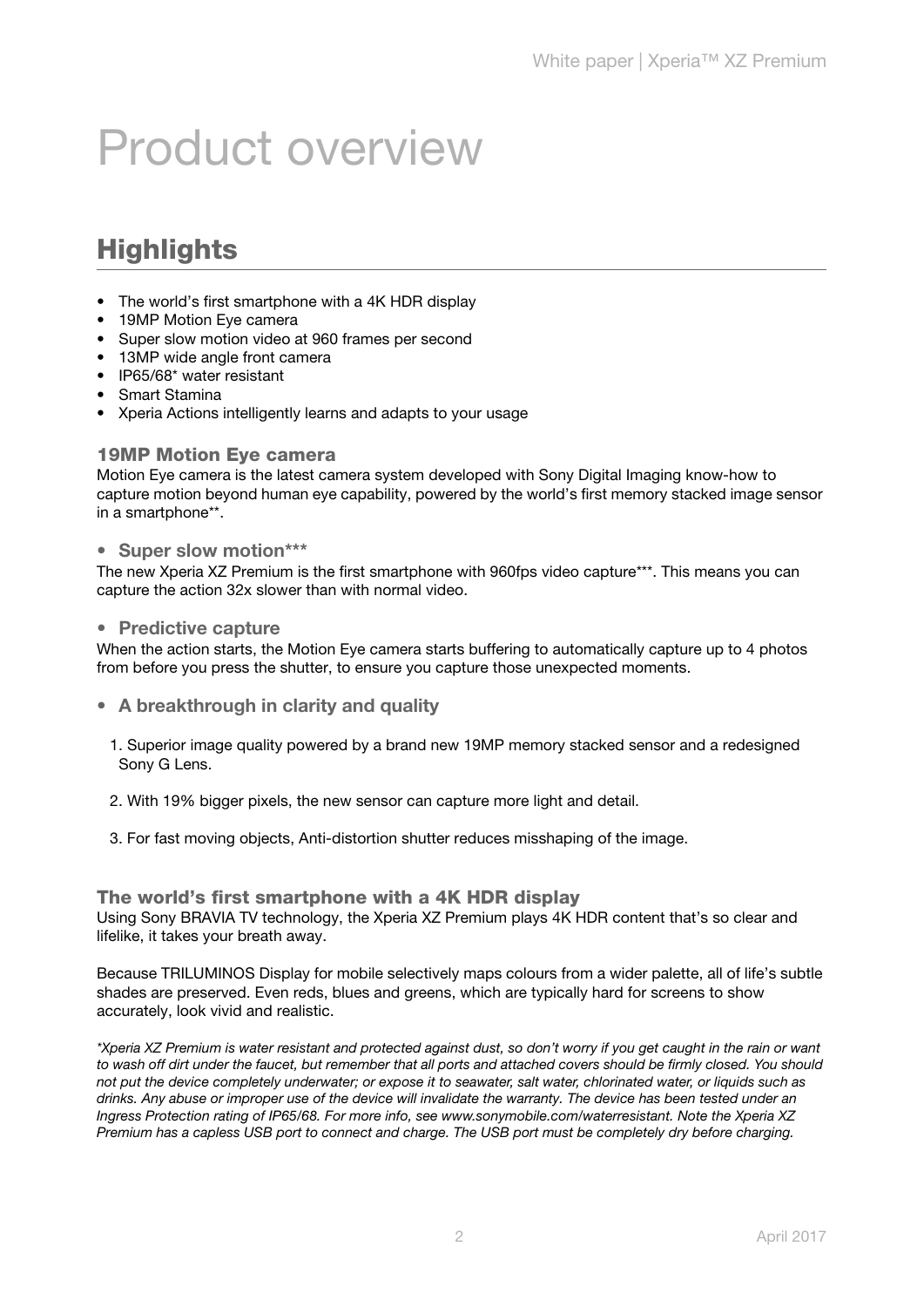#### A unified approach bringing together technology and innovation for one timeless design

With so many technologies working in harmony, the XZ Premium is beautiful inside and out. The experience begins with our exquisite glass loop surface, which surrounds the seamless exterior to create a luxurious look and feel.

#### The phone that gets smarter every day

The Xperia XZ Premium learns and adapts to your preferences every day, making your life that little bit easier.

#### • Smart Stamina

Xperia XZ Premium learns your usage behaviour to give you an accurate battery life estimation and suggests to switch to Stamina mode when you need it most.

#### • Xperia Actions

The Xperia XZ Premium pays attention to the little things you do, like turning on silent mode when needed. It then starts adjusting its settings automatically, so you always get an easy and convenient experience from your phone.

<sup>\*\*</sup>Xperia™ XZ Premium feature a memory stacked image sensor capable of directly capturing slow motion video at 960 frames per second in High Definition (720p) using device hardware. Verified by Strategy Analytics' SpecTRAX Service against the published camera sensor specifications for over 9800 smartphones. Correct as of the 16th December 2016.

<sup>\*\*\*</sup>Super slow motion video at 960 frames per second is recorded in High Definition (720p).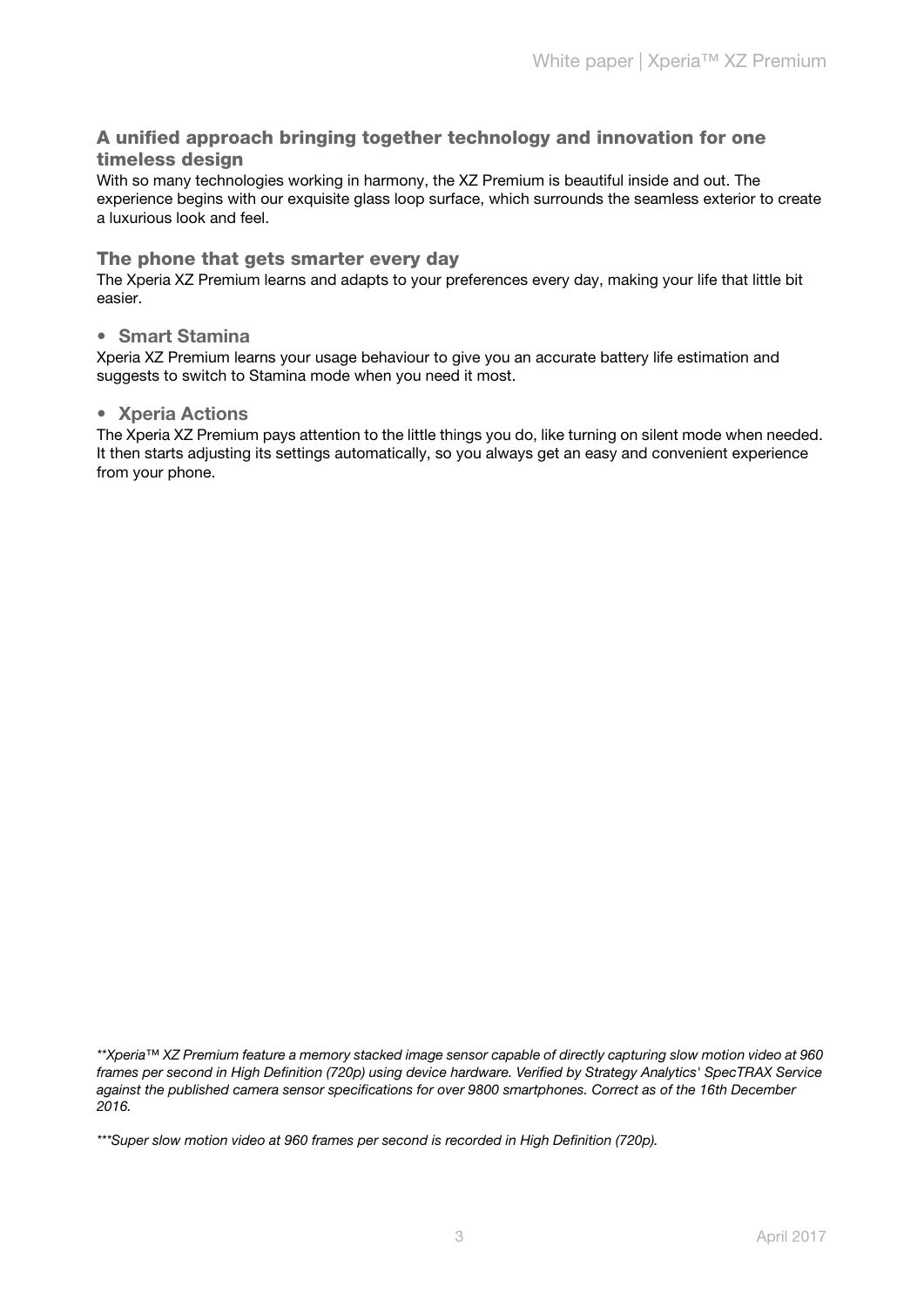## <span id="page-5-0"></span>Facts – dimensions, weight, performance and networks

| <b>Operating system</b>        | Google™ Android™ 7.1 (Nougat)                                    |  |
|--------------------------------|------------------------------------------------------------------|--|
| <b>Processor</b>               | 2.45 GHz / 1.9 GHz Qualcomm MSM8998 Octa Core                    |  |
| <b>GPU</b>                     | Adreno 540                                                       |  |
| <b>Size</b>                    | 156 x 77 x 7.9 mm                                                |  |
| Weight                         | 191 grams                                                        |  |
| <b>Available colours</b>       | Deepsea Black, Luminous Chrome                                   |  |
| <b>SIM card</b>                | Nano SIM                                                         |  |
| <b>Main screen</b>             |                                                                  |  |
| Size (diagonal)                | 5.5 inches                                                       |  |
| Colours                        | 16,777,216 colour TFT                                            |  |
| Resolution                     | 4K 2160 x 3840 pixels                                            |  |
| Display                        | Corning® Gorilla® Glass 5                                        |  |
| <b>Input mechanisms</b>        |                                                                  |  |
| Text input                     | On-screen QWERTY keyboard                                        |  |
| Touch screen                   | Capacitive                                                       |  |
| Touch gesture                  | Yes - multi-touch, up to 10 fingers supported                    |  |
| <b>Memory</b>                  |                                                                  |  |
| <b>RAM</b>                     | 4 GB                                                             |  |
| Flash memory                   | <b>UFS 64 GB*</b>                                                |  |
| <b>Expansion slot</b>          | microSD™ card, microSDHC, microSDXC supported**                  |  |
| Memory card speed class        | Up to Class 10***                                                |  |
| Memory card UHS speed<br>class | Class 1***                                                       |  |
| <b>Camera</b>                  |                                                                  |  |
| <b>Effective pixels</b>        | 19 MP Motion Eye camera with Sony Exmor RS™ for mobile<br>sensor |  |
| Triple sensing technology      | Yes                                                              |  |
| Digital zoom                   | 8x                                                               |  |
| Clear image zoom               | 3x                                                               |  |
| Video recording                | 4K                                                               |  |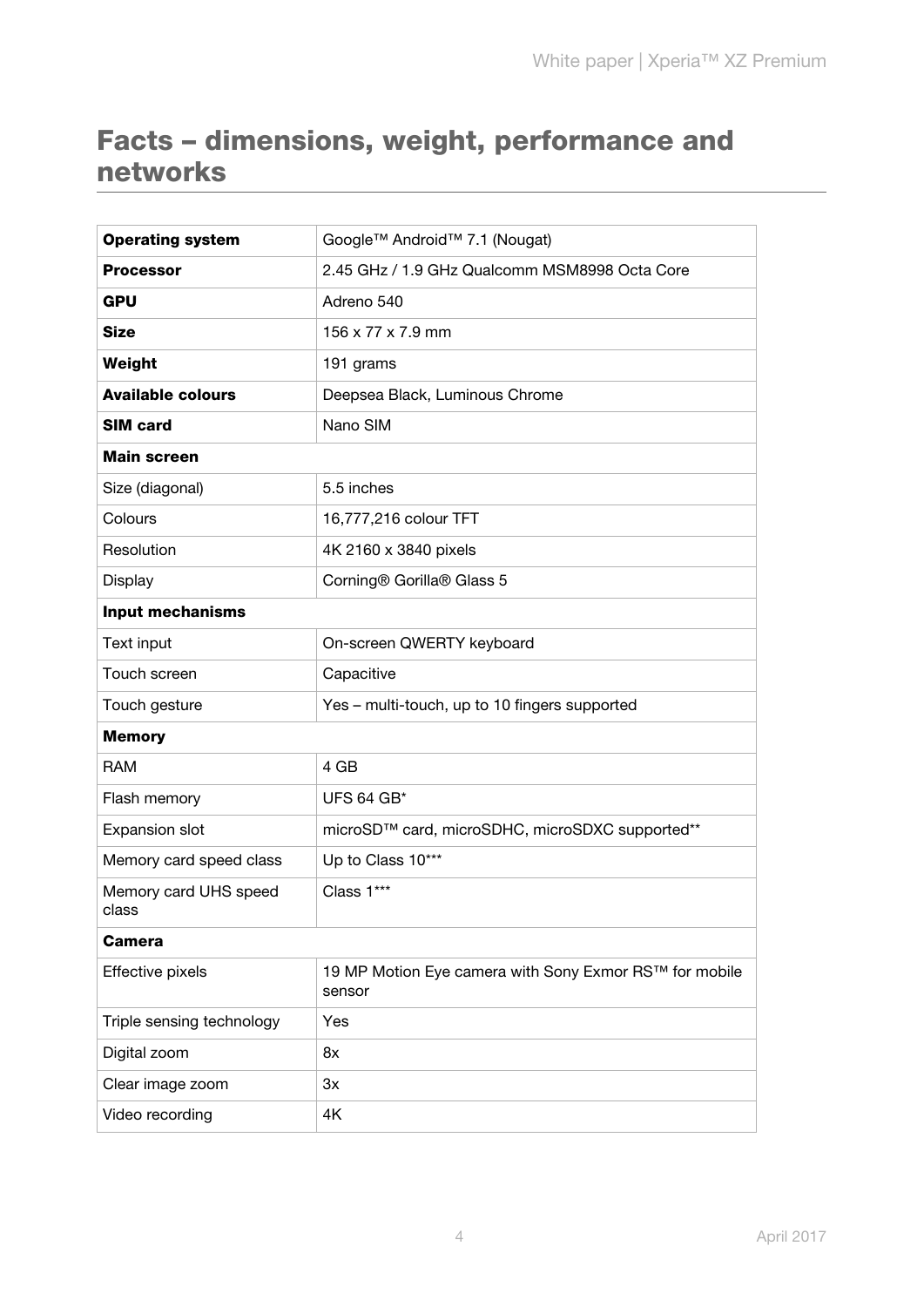| ISO (Main Camera)           | ISO 3200 maximum in Manual mode                                                                                                                                                                                                                                                            |  |
|-----------------------------|--------------------------------------------------------------------------------------------------------------------------------------------------------------------------------------------------------------------------------------------------------------------------------------------|--|
|                             | ISO 12800 maximum in Superior auto mode for photos                                                                                                                                                                                                                                         |  |
|                             | ISO 4000 maximum in Night scene mode for video                                                                                                                                                                                                                                             |  |
| F number                    | F2.0                                                                                                                                                                                                                                                                                       |  |
| Minimum focus distance      | $120 \text{ mm}$                                                                                                                                                                                                                                                                           |  |
| <b>Front Camera</b>         | 13 MP front camera with Sony Exmor RS™ for mobile sensor<br>(Full HD, 1080p)                                                                                                                                                                                                               |  |
| <b>Sensors</b>              |                                                                                                                                                                                                                                                                                            |  |
| Accelerometer               | Yes                                                                                                                                                                                                                                                                                        |  |
| Ambient light sensor        | Yes                                                                                                                                                                                                                                                                                        |  |
| Barometer sensor            | Yes                                                                                                                                                                                                                                                                                        |  |
| eCompass™                   | Yes                                                                                                                                                                                                                                                                                        |  |
| Game rotation vector        | Yes                                                                                                                                                                                                                                                                                        |  |
| Geomagnetic rotation vector | Yes                                                                                                                                                                                                                                                                                        |  |
| Gyroscope                   | Yes                                                                                                                                                                                                                                                                                        |  |
| Magnetometer                | Yes                                                                                                                                                                                                                                                                                        |  |
| Step counter                | Yes                                                                                                                                                                                                                                                                                        |  |
| Step detector               | Yes                                                                                                                                                                                                                                                                                        |  |
| Significant motion detector | Yes                                                                                                                                                                                                                                                                                        |  |
| Proximity sensor            | Yes                                                                                                                                                                                                                                                                                        |  |
| <b>Networks</b>             |                                                                                                                                                                                                                                                                                            |  |
| G8141                       | UMTS HSPA+ 800 (Band VI), 800 (Band XIX), 850 (Band V),<br>900 (Band VIII), 1700 (Band IV), 1900 (Band II), 2100 (Band I)<br><b>MHz</b><br>GSM GPRS/EDGE 850, 900, 1800, 1900 MHz<br>LTE (Bands<br>1,2,3,4,5,7,8,12,13,17,19,20,26,28,29,32,38,39,40,41 (TBD))<br>WLAN, 2.4 GHz/5 GHz, NFC |  |
| Data transfer speeds        |                                                                                                                                                                                                                                                                                            |  |
| <b>GSM GPRS</b>             | Up to 107 kbps                                                                                                                                                                                                                                                                             |  |
| <b>GSM EDGE</b>             | Up to 296 kbps                                                                                                                                                                                                                                                                             |  |
| HSUPA (upload)              | Cat 6, up to 5.76 Mbps                                                                                                                                                                                                                                                                     |  |
| HSDPA (download)            | Cat 24, up to 42.2 Mbps                                                                                                                                                                                                                                                                    |  |
| LTE(4G)                     | Cat 16 (downlink/uplink)                                                                                                                                                                                                                                                                   |  |
| <b>Battery performance</b>  |                                                                                                                                                                                                                                                                                            |  |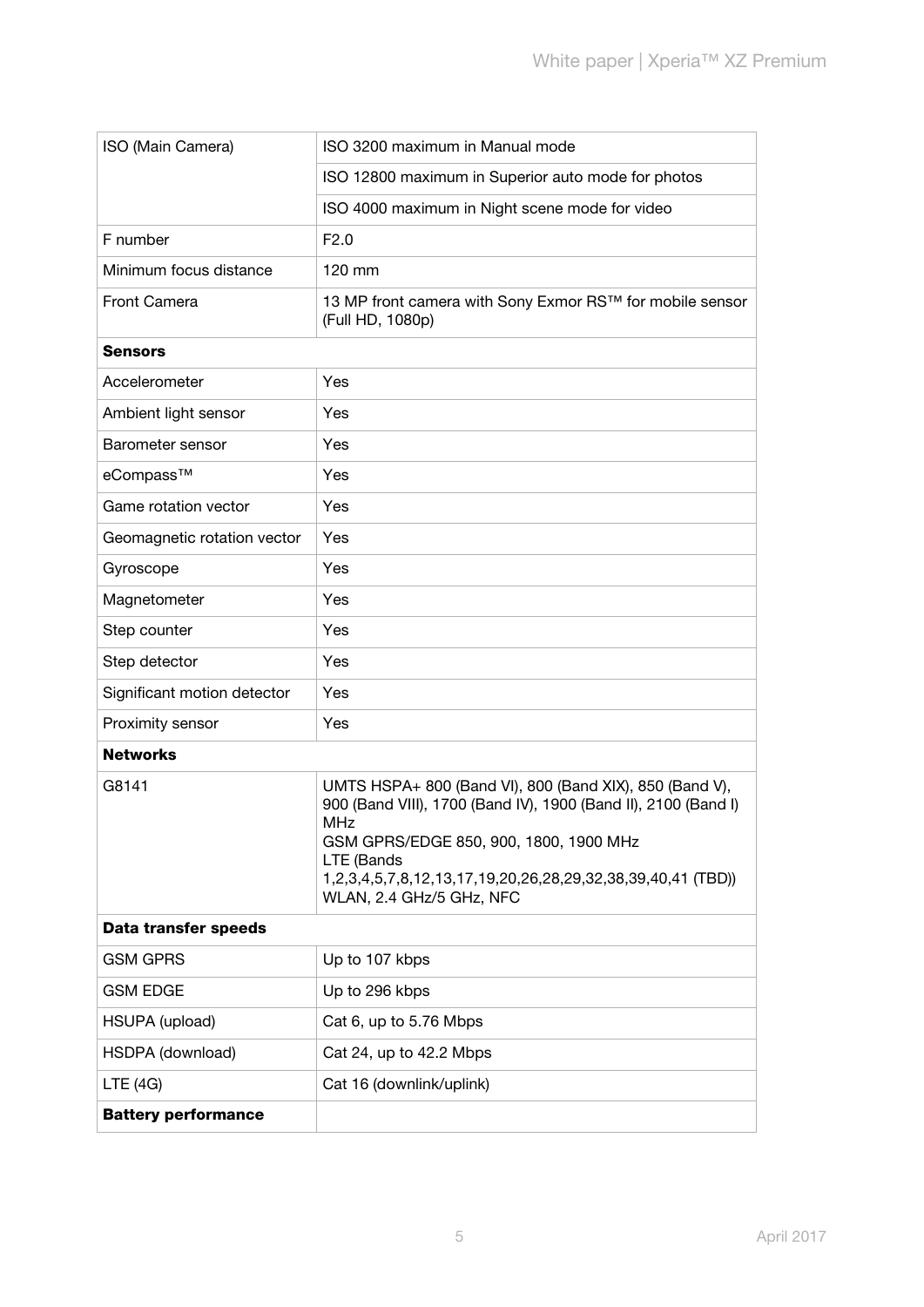| <b>Talk time (GSM)</b>      | $(TBD)$ ****     |
|-----------------------------|------------------|
| <b>Standby time (GSM)</b>   | $(TBD)$ ****     |
| <b>Talk time (UMTS)</b>     | $(TBD)$ ****     |
| <b>Standby time (UMTS)</b>  | $(TBD)$ ****     |
| <b>Standby time (LTE)</b>   | (TBD) ****       |
| <b>Music listening time</b> | (TBD) ****       |
| Video playback time         | (TBD) ****       |
| <b>Battery (Embedded)</b>   | 3230 mAh minimum |
| Charge to other phone       | Yes (TBD)        |

\* Memory comprises approximately 14.69 GB of firmware, plus 49.31 GB of "Internal storage" for music, pictures and movies, and downloaded applications and their data. For more details about memory, see ["Memory in Android™](#page-20-2)  [devices" on page 19](#page-20-2).

\*\* SDXC theoretically can support up to 2TB card. However, 256 GB is the largest capacity of microSD card available in the market as of January 2016.

\*\*\* This device meets the minimum hardware requirements to support Class 10 / UHS Speed Class 1 Flash memory. Flash memory performance is dependent on the application and task being performed on the device. If you would like to know about your memory card, refer to the technical specifications that came with the card.

\*\*\*\* Values are according to GSM Association Battery Life Measurement Technique as performed in controlled laboratory conditions. Actual time may vary.

NOTE: The battery performance may vary depending on network conditions and configurations, and device usage.

NOTE: The performance metrics are all measured under laboratory conditions.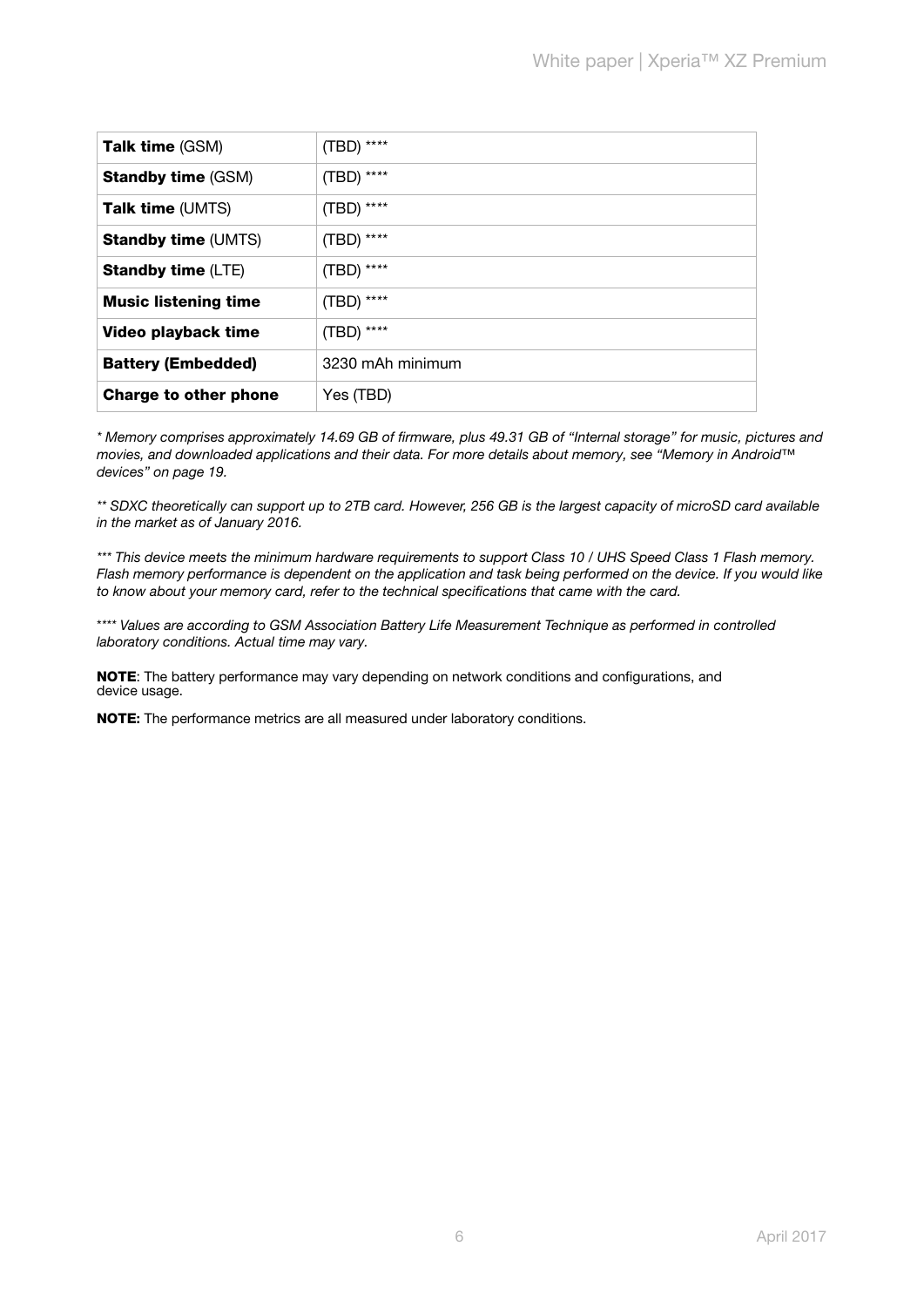## <span id="page-8-0"></span>Categorised feature list

| hello!                                                                                                                                                    |                                                                                                                                                                                                                                                                                                       |                                                                                                                                                                                                                                                                                                                                                                                 |
|-----------------------------------------------------------------------------------------------------------------------------------------------------------|-------------------------------------------------------------------------------------------------------------------------------------------------------------------------------------------------------------------------------------------------------------------------------------------------------|---------------------------------------------------------------------------------------------------------------------------------------------------------------------------------------------------------------------------------------------------------------------------------------------------------------------------------------------------------------------------------|
| <b>Call</b><br>Enriched calling*<br>Noise suppression<br>Smart call handling                                                                              | <b>Messaging</b><br>Email<br>Multimedia messaging (MMS)<br>Text messaging (SMS)                                                                                                                                                                                                                       | <b>Applications</b><br>Amazon Shopping*<br>Facebook™ application*<br>Introduction to Xperia™<br>Lifelog<br>News suite*<br>Weather application<br>What's new<br>Xperia <sup>™</sup> Companion<br>Xperia <sup>™</sup> Lounge*<br>Xperia <sup>™</sup> Tips                                                                                                                         |
|                                                                                                                                                           |                                                                                                                                                                                                                                                                                                       |                                                                                                                                                                                                                                                                                                                                                                                 |
| <b>Entertainment</b><br>Movie creator<br>PlayStation <sup>®</sup> App*<br>PS4™ Remote Play<br>Kobo Reader*<br><b>Sketch</b><br>Xperia <sup>™</sup> Themes | <b>Organiser</b><br><b>ActiveSync®</b><br>Airplane mode<br>Alarm clock<br><b>AVG Protection</b><br><b>Battery Care</b><br>Calculator<br>Contacts<br>Queue background data<br>Setup guide<br>Smart actions<br>Smart cleaner<br>STAMINA mode<br>Stopwatch<br>Timer<br>Ultra STAMINA mode<br>World clock | Google<br>Gmail <sup>TM*</sup><br>Google Calendar<br>Google Chrome™*<br>Google Duo™*<br>Google Drive<br>Google Docs, Sheets and Slides<br>Google Messenger<br>Google Photos<br>Google Play Movies<br>Google Play Music<br>Google Play Store™*<br>Google™ search*<br>Google Voice™ Search*<br>Google voice typing<br>Google Maps™*<br><b>Smart Lock</b><br>YouTube <sup>™*</sup> |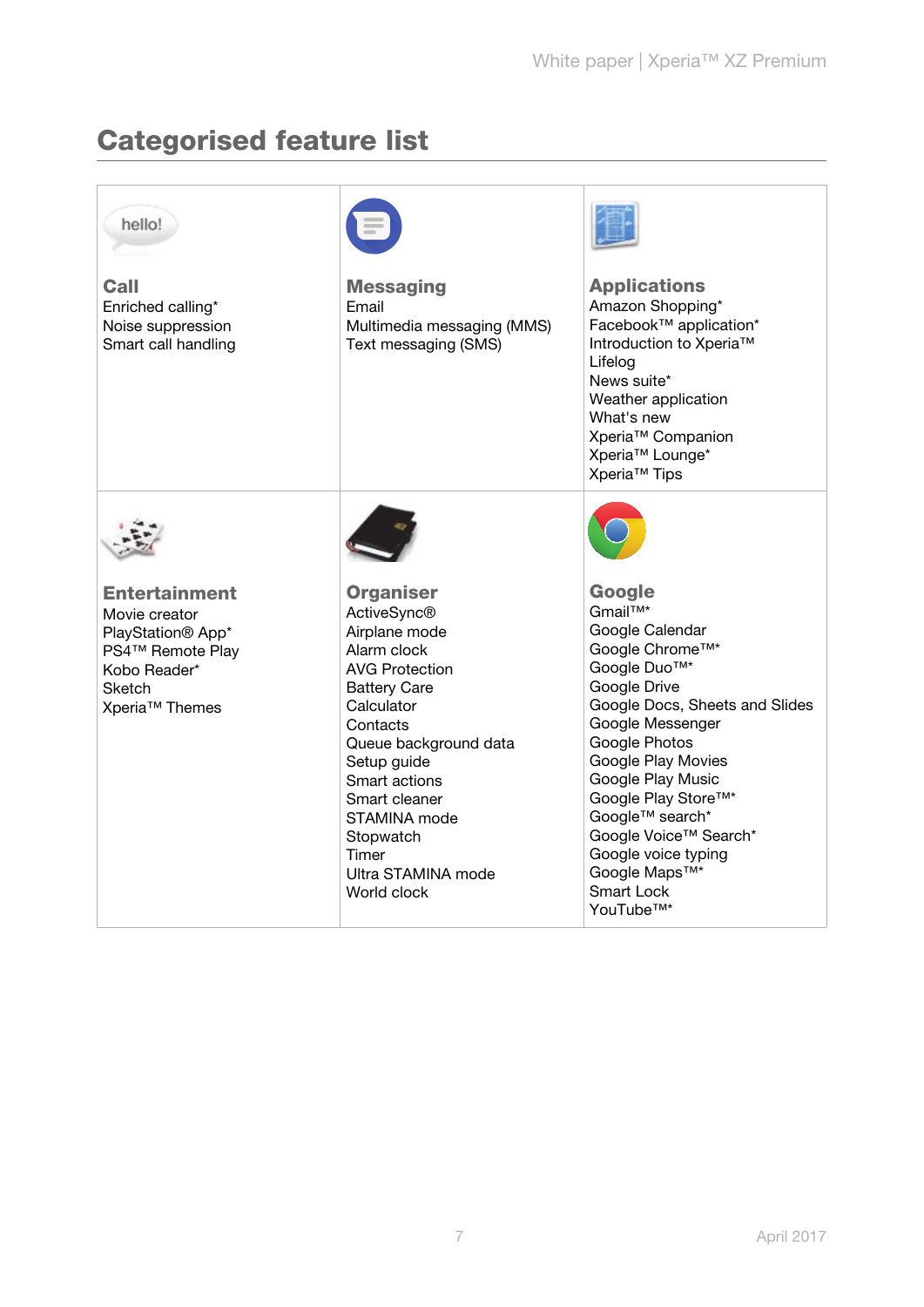

#### Camera - Photo

25 mm wide-angle\*\*\*\* Anti-Distortion shutter Color & Brightness Flash/Flash light\*\*\*\* Hand shutter\*\*\* HDR Image stabiliser Object tracking\*\*\*\* Predictive capture Predictive Hybrid Auto focus\*\*\*\* Quick Launch\*\*\*\* Red-eye reduction\*\*\*\* Save location Scene recognition Self-timer Smile Shutter™ Superior Auto Touch capture White balance - Video Auto focus Color & Brightness Flash light\*\*\*\* Geo tagging HDR Object tracking\*\*\*\* Quick launch\*\*\*\* Save location Scene recognition Smile Shutter™ SteadyShot<sup>™</sup> with Intelligent Active Super slow motion Touch capture - Add-on applications 4k video AR Effect Creative effect Sound Photo Panorama YouTube Live



**Music** 3D Surround Sound (VPT) Album art Automatic headset compensation Bluetooth® stereo (aptX®, A2DP, LDAC) ClearAudio+ Clear Bass™ DSEE HX\*\* Dynamic normalizer Hi-Res Audio (LPCM, FLAC, ALAC, DSD) Hi-Res Audio via 3.5 mm audio jack and USB Low power audio playback\*\* Music application S-Force Front Surround Spotify\* Stereo speakers



**Connectivity** aGNSS Bluetooth® 5 (TBD) wireless technology Cast Device Connection DLNA Certified™ **HDCP** Media Transfer Protocol support NFC Quick Charge 3.0 support Screen mirroring USB charging USB Connection mode USB Super speed 3.1 (TBD) support USB Host USB Type-C™ Wi-Fi® Wi-Fi® Hotspot functionality Wi-Fi CERTIFIED Miracast™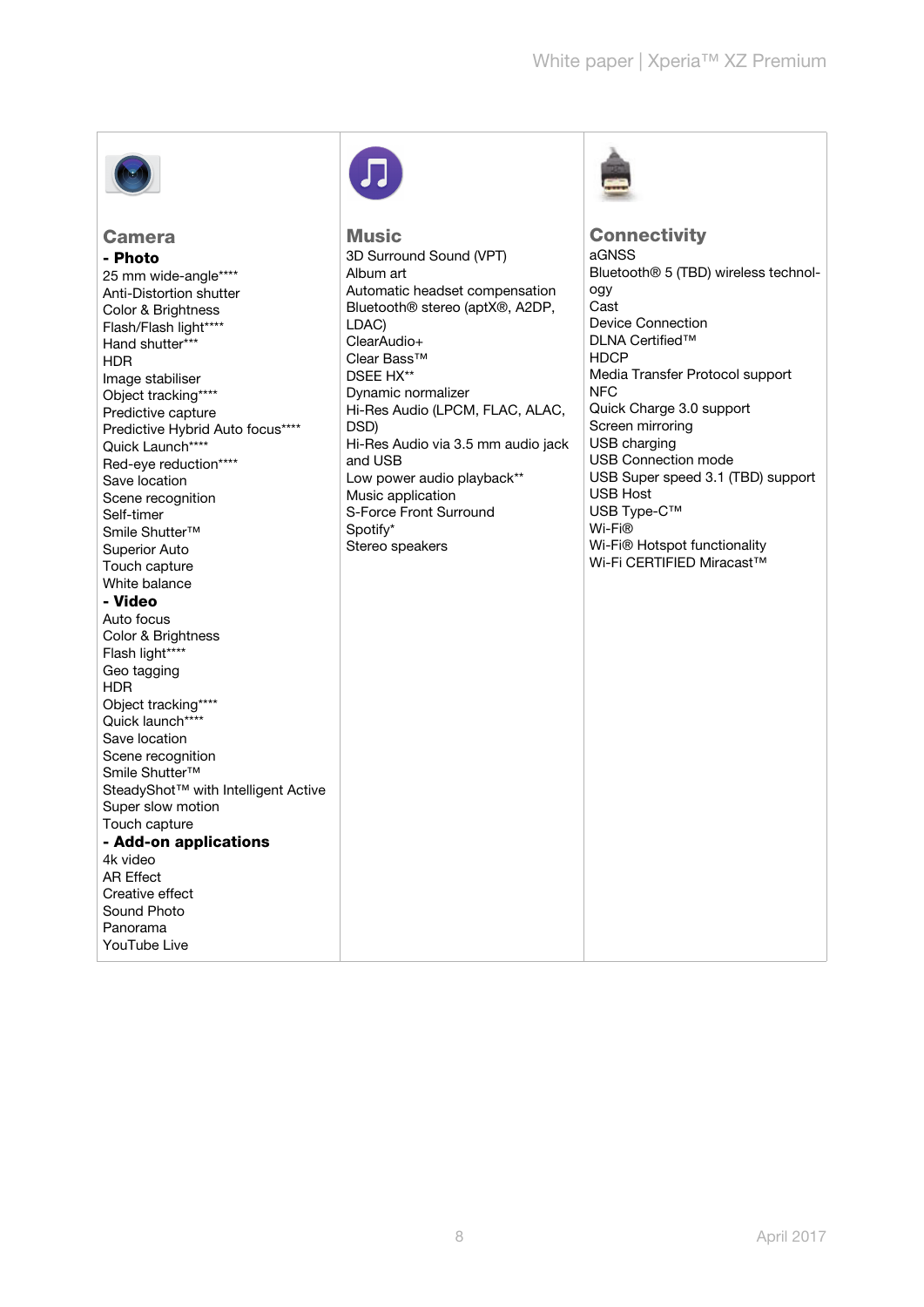| <b>Text Input</b>          | <b>Display</b>                      | <b>Hardware</b>                 |
|----------------------------|-------------------------------------|---------------------------------|
| Gesture input*             | Auto rotation                       | 3.5 mm audio jack Digital Noise |
| On-screen QWERTY keyboard* | <b>Dynamic Contrast Enhancement</b> | Cancelling (DNC)                |
| SwiftKey™                  | Glove mode                          | Fingerprint sensor*****         |
| Predictive text input      | Multi-window                        | IP65/68******                   |
|                            | Professional mode                   | Live Color LED                  |
|                            | Screen zoom                         | RGBC-IR sensor                  |
|                            | Screenshot capturing                | ToF (Laser AF) sensor           |
|                            | Smart backlight control             |                                 |
|                            | Super-vivid mode                    |                                 |
|                            | TRILUMINOS™ Display for mobile      |                                 |
|                            | X-Reality <sup>™</sup> for mobile   |                                 |

\* This service is not available in all markets.

- \*\* This feature is only available when you play music using the Music application.
- \*\*\* This feature is only supported by the front camera.
- \*\*\*\* This feature is not supported by the front camera.

\*\*\*\*\* This feature is not available in the US market.

\*\*\*\*\*\* The Xperia™ XZ Premium is water resistant and protected against dust, so don't worry if you get caught in the rain or want to wash off dirt under a tap water, but remember all ports and attached covers should be firmly closed. You should not put the device completely underwater; or expose it to seawater, salt water, chlorinated water or liquids such as drinks. Abuse and improper use of device will invalidate warranty. The device has been tested under Ingress Protection rating IP65/68. Note the Xperia™ XZ Premium has a capless USB port to connect and charge. The USB port needs to be completely dry before charging.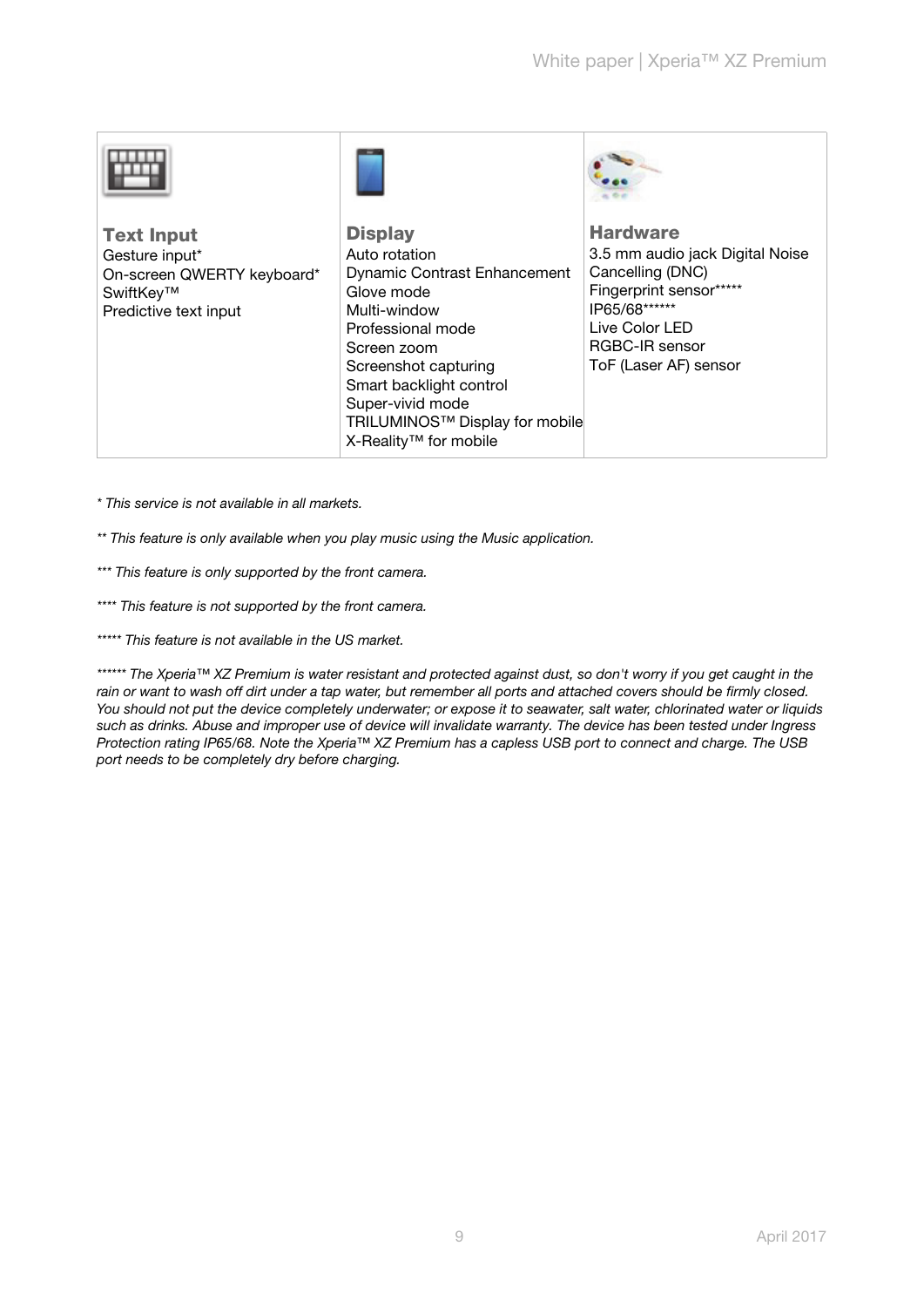## <span id="page-11-0"></span>Technologies in detail

The information presented in this section is a general overview of the technology incorporated into the product. However, hardware and software levels of compliance to standards and specifications vary between products and markets. For more information, contact Sony Mobile Developer World or the relevant Sony representative.

## <span id="page-11-1"></span>Accessibility and Usability

| Accessibility shortcut                     | Yes |
|--------------------------------------------|-----|
| Auto-rotation                              | Yes |
| Captions                                   | Yes |
| Color correction                           | Yes |
| Color inversion                            | Yes |
| Display size                               | Yes |
| <b>Hearing Aid Compatibility</b><br>(HAC)* | Yes |
| Large mouse pointer                        | Yes |
| High contrast text                         | Yes |
| Font size                                  | Yes |
| Magnifications gestures                    | Yes |
| Mono audio                                 | Yes |
| Play sound when battery is full            | Yes |
| Power button ends call                     | Yes |
| Speak passwords                            | Yes |
| Switch access                              | Yes |
| <b>Talkback</b>                            | Yes |
| Teletypewriter (TTY)**                     | Yes |
| Text-to-speech output                      | Yes |
| Touch & hold delay                         | Yes |

NOTE: These are Android features. Subject to possible change in future releases of Google™ Android™.

\* Available in specific regions.

\*\* The TTY feature is for deaf or hearing-impaired users.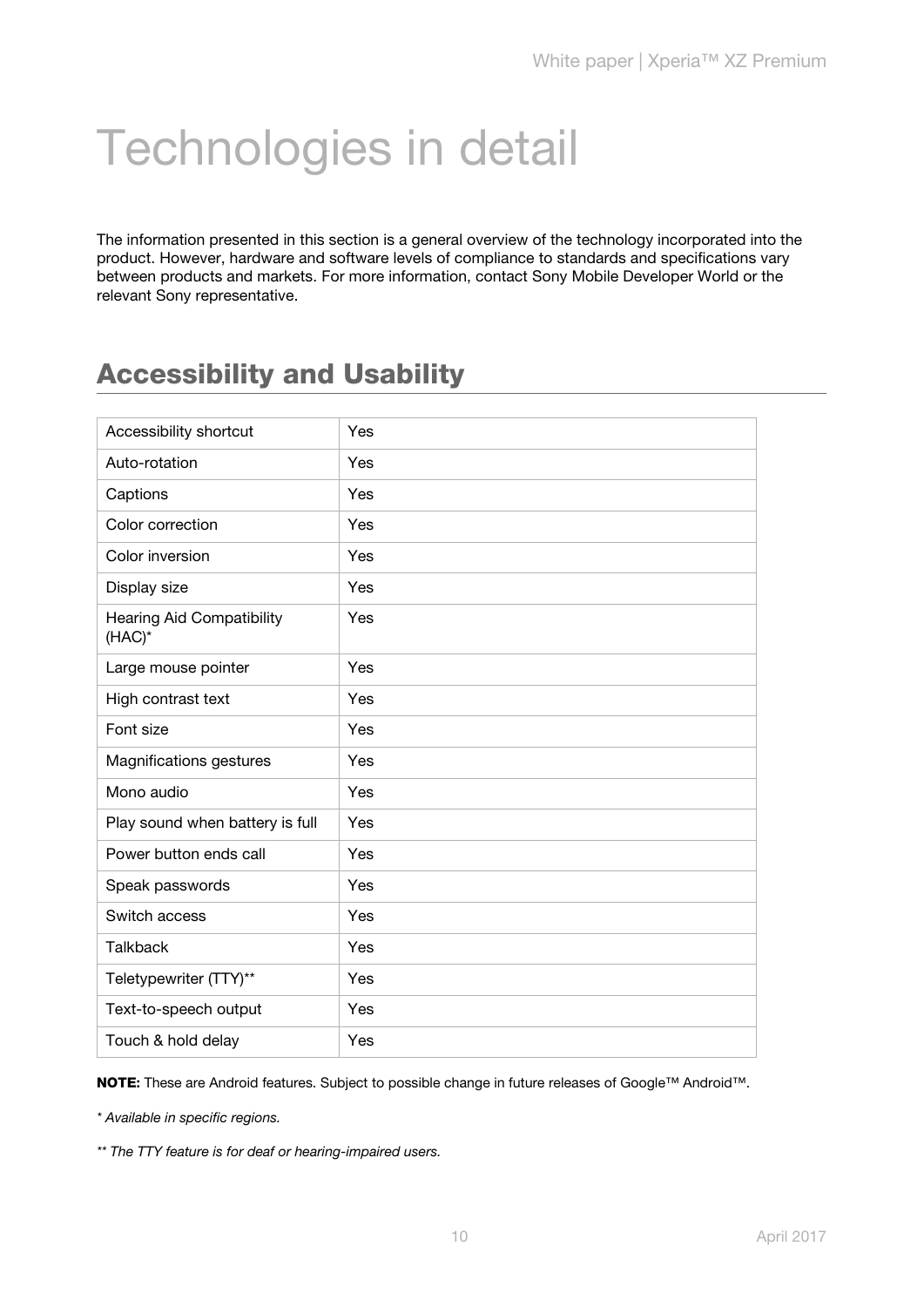## <span id="page-12-0"></span>Device-to-device communications (local)

#### <span id="page-12-1"></span>Bluetooth® wireless technology

| Bluetooth <sup>®</sup> profiles supported   | Advanced Audio Distribution Profile v1.2<br>Audio/Video Remote Control Profile v1.6<br>Device Identification Profile v1.3<br>Generic Access Profile<br>Generic Attribute Profile Client/Server over LE<br>General Audio/Video Distribution Profile v1.2<br>Handsfree Profile v1.7 (Wide band speech)<br>Headset Profile v1.2<br>HID over GATT Profile v1.0<br>Human Interface Device Profile, Host role v1.0<br>Messaging Access Profile v1.2<br>Object Push Profile v1.2<br>Personal Area Networking Profile v1.0<br>Phonebook Access Profile v1.2 (TBD)<br>Serial Port Profile v1.2 |
|---------------------------------------------|---------------------------------------------------------------------------------------------------------------------------------------------------------------------------------------------------------------------------------------------------------------------------------------------------------------------------------------------------------------------------------------------------------------------------------------------------------------------------------------------------------------------------------------------------------------------------------------|
| Core version and supported<br>core features | Version 5 (TBD)<br><b>Bluetooth Low Energy</b>                                                                                                                                                                                                                                                                                                                                                                                                                                                                                                                                        |
| Other supported features                    | aptX® CD quality audio streaming over Bluetooth®<br>LDAC High sound quality audio streaming over Blue-<br>tooth®                                                                                                                                                                                                                                                                                                                                                                                                                                                                      |
| Connectable devices                         | Products that support at least one of the Bluetooth® pro-<br>files listed above.<br>Bluetooth <sup>®</sup> 5 (TBD) accessories generally require the<br>installation of a supporting application.                                                                                                                                                                                                                                                                                                                                                                                     |

#### More information:

www.sonymobile.com/developer

www.bluetooth.com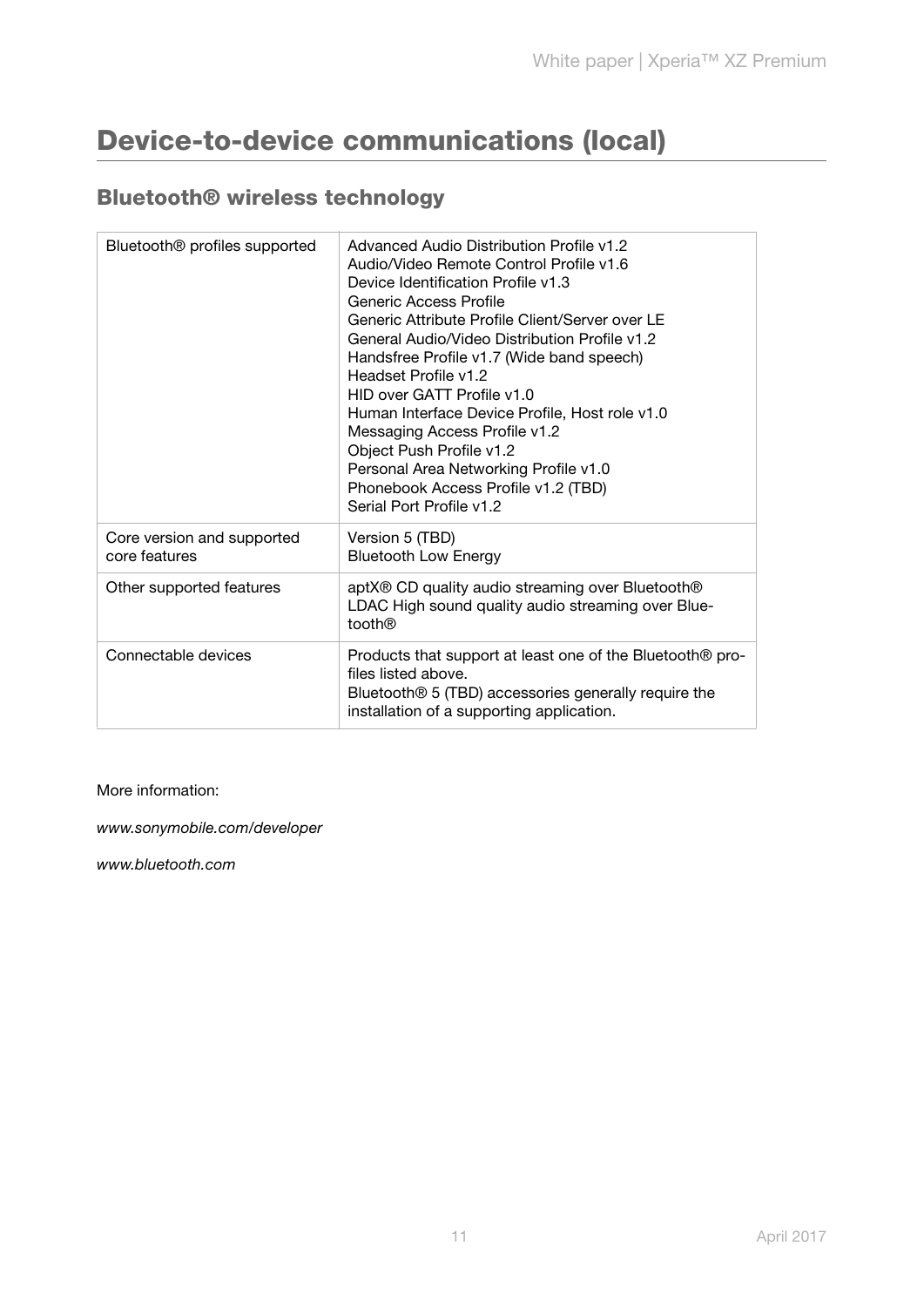#### <span id="page-13-0"></span>Wi-Fi®

| Supported standards | IEEE 802.11a/b/g/n/ac MIMO and Wi-Fi®<br>Wi-Fi Direct®, Wi-Fi Protected Setup™, Wi-Fi CERTIFIED<br>Passpoint™, Wi-Fi CERTIFIED Miracast™                                                                                                                   |
|---------------------|------------------------------------------------------------------------------------------------------------------------------------------------------------------------------------------------------------------------------------------------------------|
| Connectable devices | Wi-Fi® compatible devices<br>Wi-Fi® access points<br>Wi-Fi Direct® compatible devices                                                                                                                                                                      |
| Frequency band      | $2.4$ GHz/5 GHz                                                                                                                                                                                                                                            |
| Data transfer rate  | Up to 867 Mbit/s                                                                                                                                                                                                                                           |
| Security            | Open Authentication<br><b>Shared Authentication</b><br>EAP-SIM<br>EAP-AKA<br>EAP-AKA'<br><b>EAP-TLS</b><br>EAP-TTLS/MSCHAPv2<br>PEAPv0/EAP-MSCHAPv2<br>PEAP <sub>v1</sub> /EAP-GTC<br>WPA Personal and WPA2 Personal<br>WPA Enterprise and WPA2 Enterprise |
| Encryption          | WEP 64 bit, WEP 128 bit, TKIP and CCMP (AES)                                                                                                                                                                                                               |
| Power save          | WMM®-UAPSD                                                                                                                                                                                                                                                 |
| QoS                 | WMM®, WMM® Power Save                                                                                                                                                                                                                                      |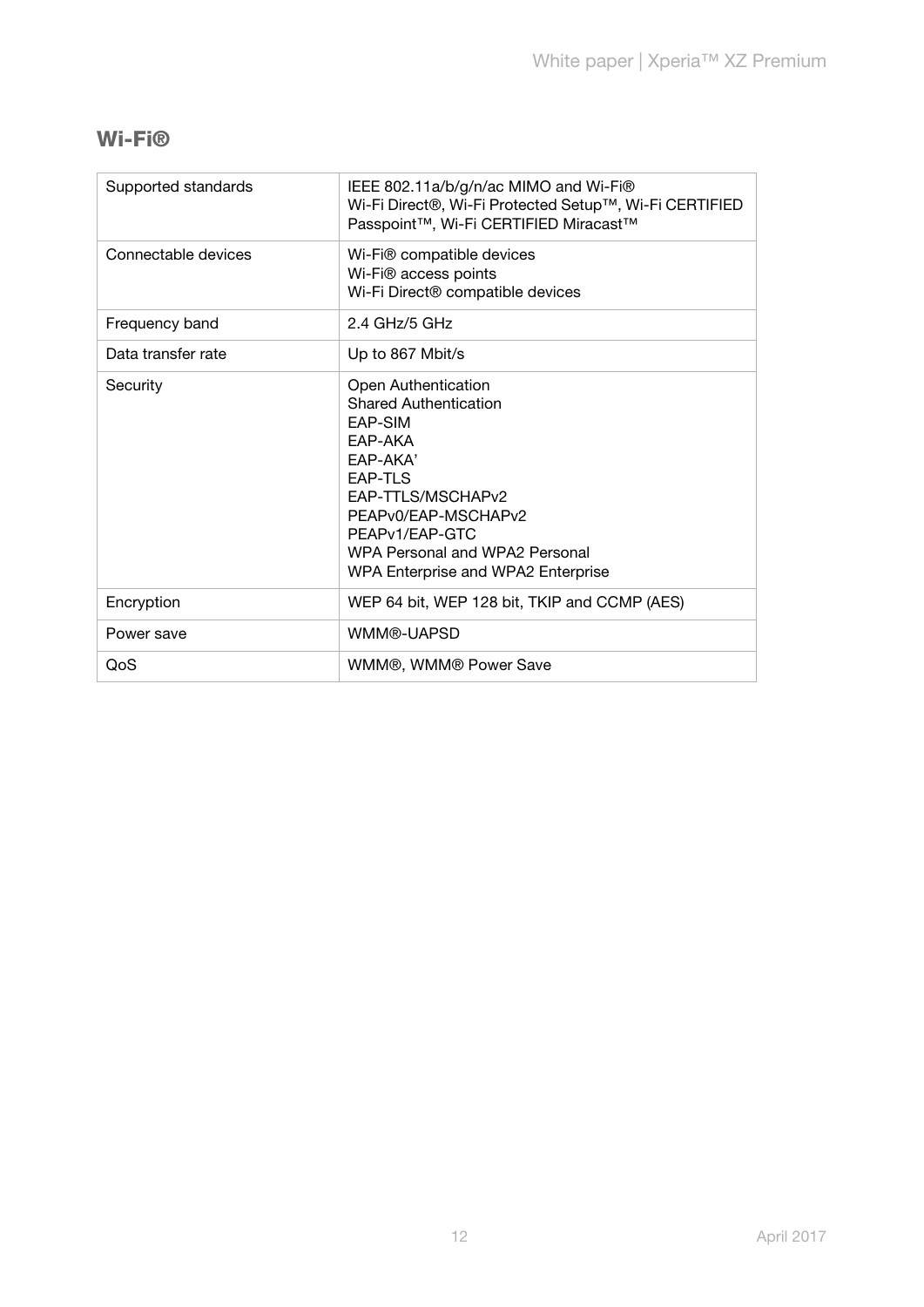### <span id="page-14-0"></span>DLNA Certified™ (Digital Living Network Alliance)

| <b>Supported Device Classes</b> | M-DMS - Mobile Digital Media Server<br>Media Types: image, video and music<br>Summary: The digital media server exposes the media<br>files in you device to a Wi-Fi® network. The files can then<br>be access from other DLNA Certified clients or Sony<br>devices which support home networks. |
|---------------------------------|-------------------------------------------------------------------------------------------------------------------------------------------------------------------------------------------------------------------------------------------------------------------------------------------------|
|                                 | M-DMP - Mobile Digital Media Player<br>Media Types: image, video and music<br>Summary: Play content stored on another device, for<br>example, a server or a PC, directly on your device.                                                                                                        |
|                                 | <b>M-DMC - Mobile Digital Media Controller</b><br>Media Types: image, video and music<br>Summary: A remote controller that searches for content<br>on another device and plays them on your device.                                                                                             |
|                                 | $+PU+$<br>Media Types: image, video and music<br>Summary: Play media in your device on another device,<br>such as a TV or a PC using 2 box push technology. +PU+<br>is integrated in the Album and Music applications.                                                                          |
| <b>Supported Bearers</b>        | Wi-Fi®<br>Wi-Fi Direct®                                                                                                                                                                                                                                                                         |
| <b>DRM Support</b>              | The DLNA Certified™ implementation does not support<br>DRM-protected content.                                                                                                                                                                                                                   |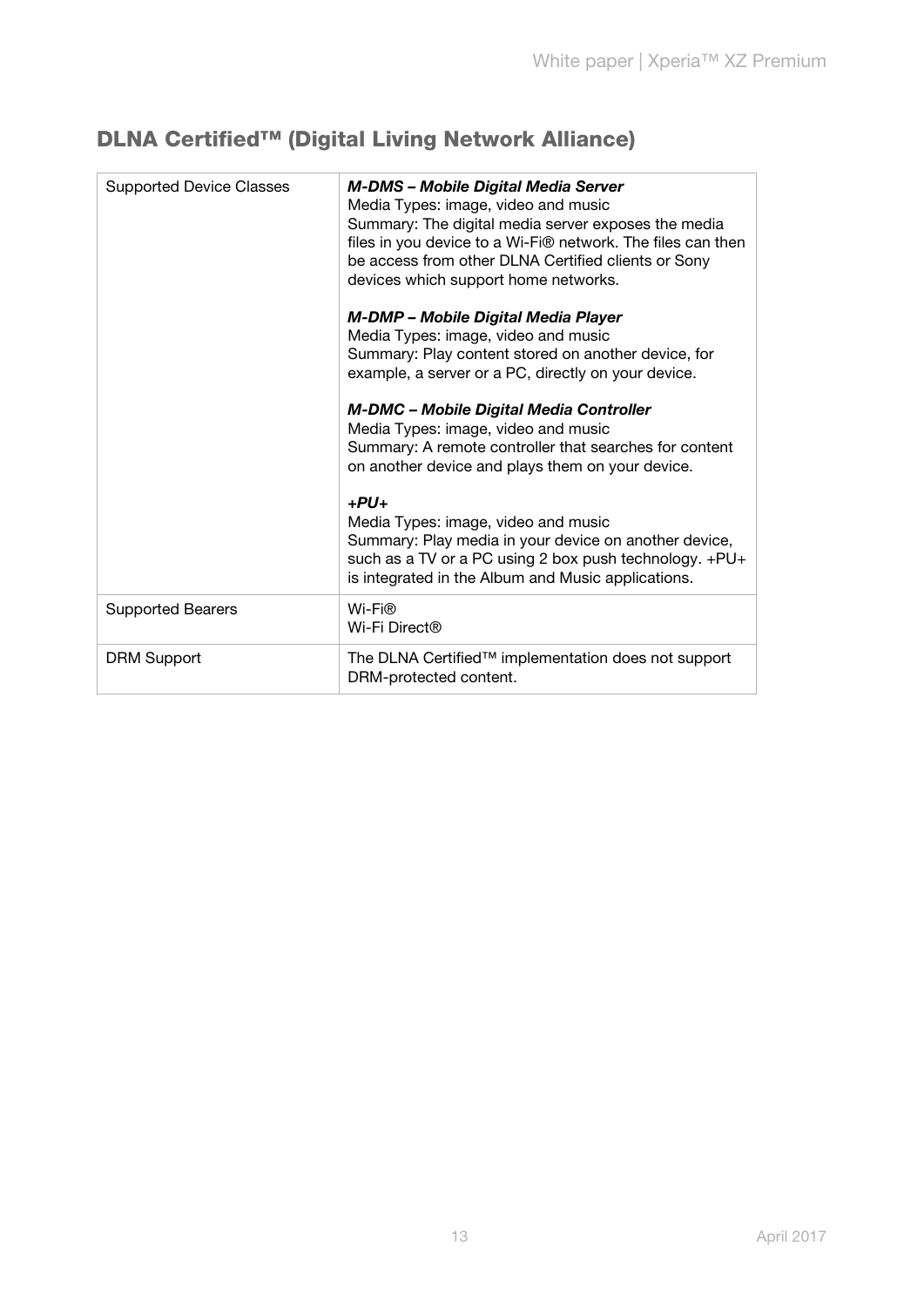## <span id="page-15-0"></span>**Messaging**

#### <span id="page-15-1"></span>MMS (Multimedia Messaging Service)

According to OMA Multimedia Messaging Service v1.0 + SMIL

#### <span id="page-15-2"></span>Email

| Bearer type (IP) | GPRS, EGPRS, UMTS, LTE, Wi-Fi®                                                                                                                                                                                                                                                                                                                                                |  |
|------------------|-------------------------------------------------------------------------------------------------------------------------------------------------------------------------------------------------------------------------------------------------------------------------------------------------------------------------------------------------------------------------------|--|
| Character sets   | <b>BIG5 Traditional Chinese</b><br>GB18030<br>ISO-8859-1<br>ISO-8859-2 Eastern Europe<br>ISO-8859-5 Cyrillic<br>ISO-8859-7 Greek<br>ISO-8859-9 Turkish<br>ISO 8859-11<br>KOI8-R Cyrillic<br>US-ASCII<br>$UTF-16$<br>UTF-8<br>Windows <sup>®</sup> 874<br>Windows <sup>®</sup> 1251 Cyrillic<br>Windows <sup>®</sup> 1252<br>Windows® 1254 Turkish<br>Windows® 1258 Vietnamese |  |
| Protocols        | POP3 and IMAP4                                                                                                                                                                                                                                                                                                                                                                |  |
| Push email       | Microsoft® Exchange ActiveSync® (EAS)<br>IMAP4 IDLE (RFC2177)                                                                                                                                                                                                                                                                                                                 |  |
| Secure email     | SSL/TLS, both port methods (POPS/IMAPS) and<br><b>STARTTLS</b>                                                                                                                                                                                                                                                                                                                |  |
| <b>HTML</b> mail | Yes (read only)                                                                                                                                                                                                                                                                                                                                                               |  |

#### More information:

www.sonymobile.com/developer

www.openmobilealliance.org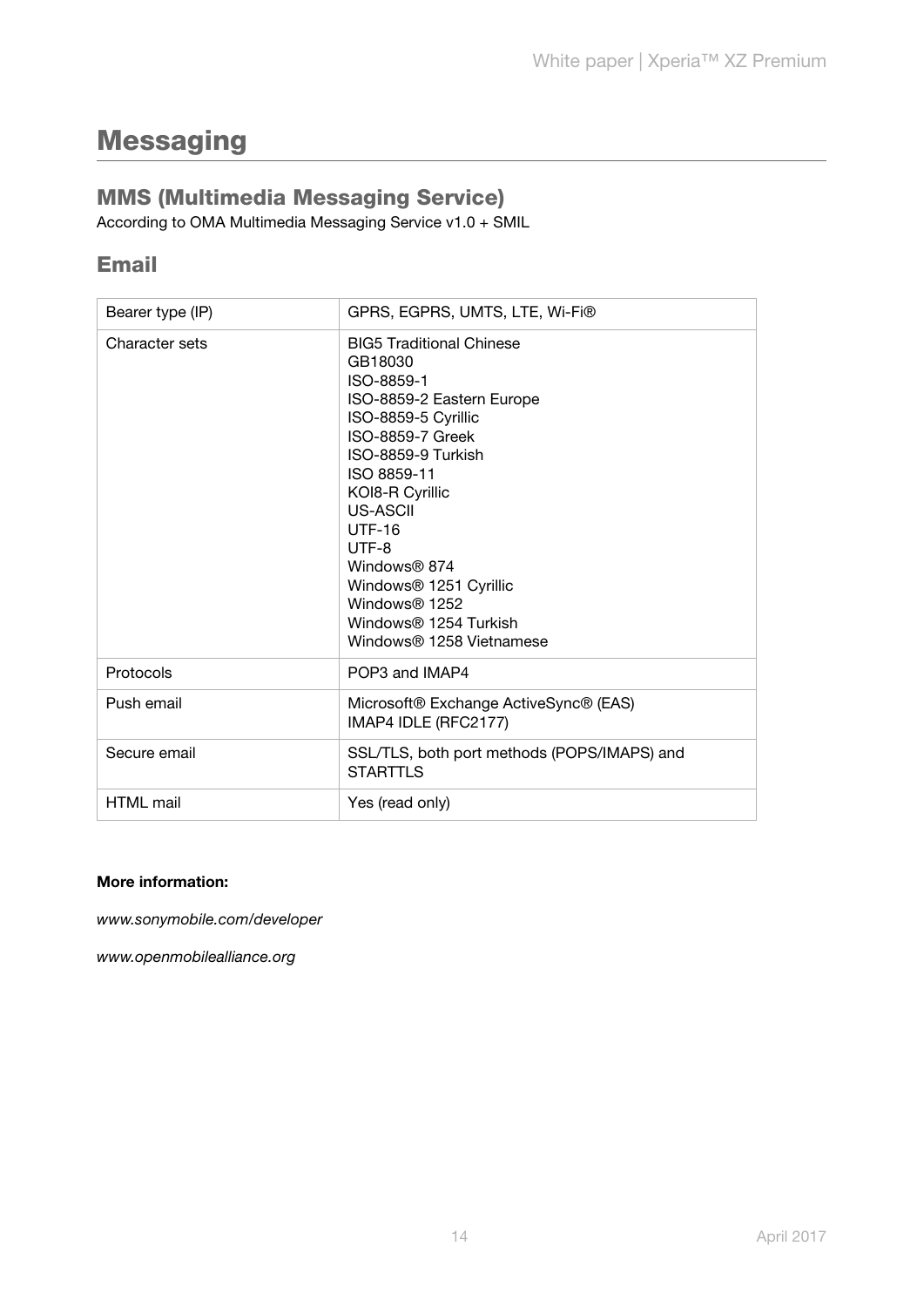### <span id="page-16-0"></span>Positioning – location based services

Supported standards:

- OMA Secure User Plane Location (SUPL) v1.0 and v2.0
- 3GPP™ Control Plane location (incl. Emergency location)
- Qualcomm® GPSOneXtra™

Supported satellite systems:

- GPS
- GLONASS
- BeiDou\*
- Galileo\*\*

NOTE1: When needed, the device automatically uses a combination of all available satellite system to accurately provide location information

- \* BeiDou satellites are not used for providing location information in U.S. territory.
- \*\* Not all variants support Galileo satellites in U.S. territory.

## <span id="page-16-1"></span>Provisioning (OMA CP)

OMA CP version 1.1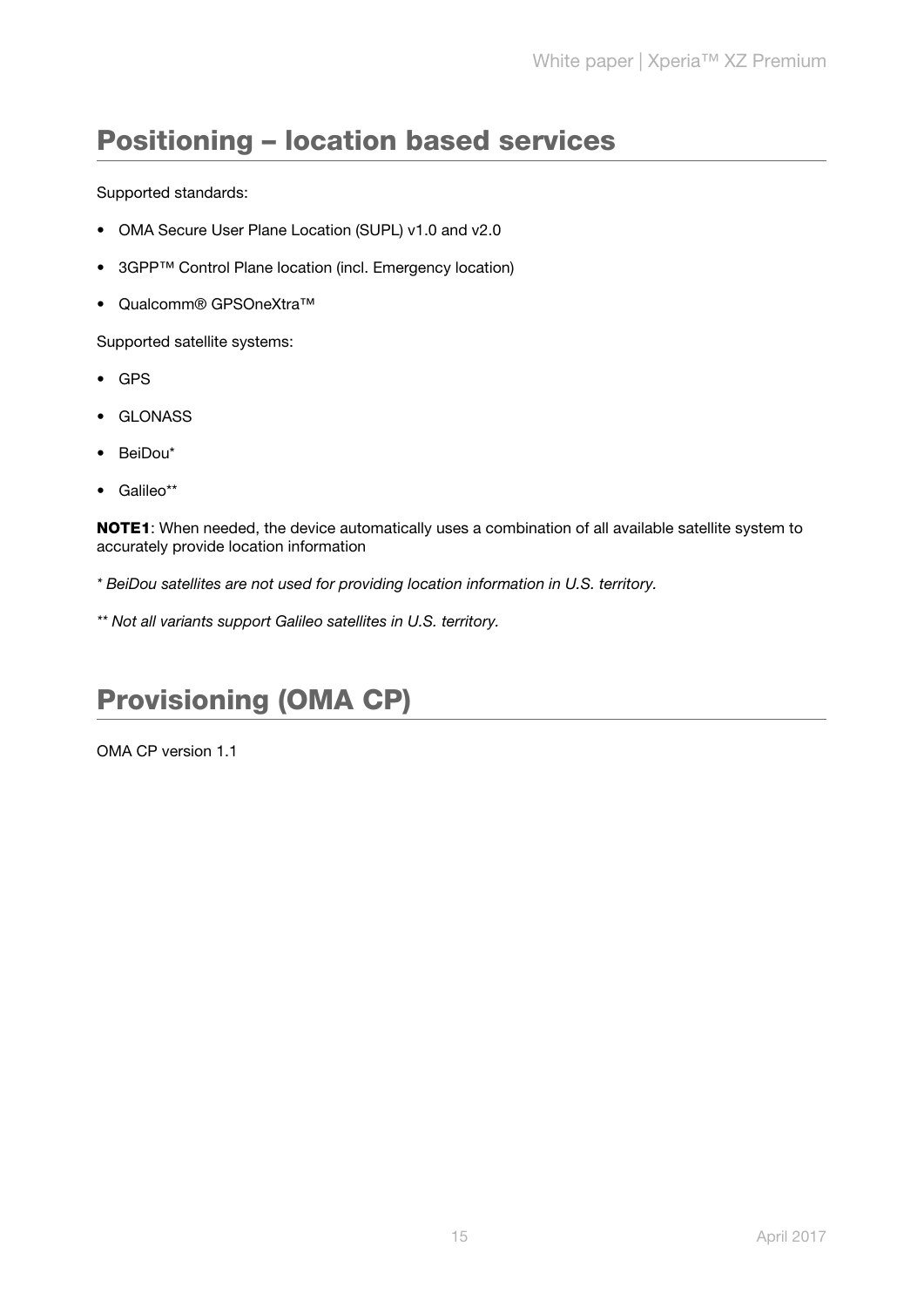## <span id="page-17-0"></span>Multimedia (audio, image and video)

| <b>Audio Playback</b> | <b>Decoder format</b> | <b>Supported in file format</b>                                                                                   |
|-----------------------|-----------------------|-------------------------------------------------------------------------------------------------------------------|
|                       | AAC-LC                | MP4(.mp4), M4V(.m4v),<br>3GPP(.3gp, .3gpp), MPEG-2<br>TS(.ts), 3GPP2(.3g2, 3gpp2),<br>ADTS(.aac), M4A(.m4a)       |
|                       | $AAC+$                | MP4(.mp4), 3GPP(.3gp, .3gpp),<br>MPEG-2 TS(.ts), 3GPP2(.3g2,<br>3gpp2), ADTS(.aac)                                |
|                       | eAAC+                 | MP4(.mp4), 3GPP(.3gp, .3gpp),<br>MPEG-2 TS(.ts), 3GPP2(.3g2,<br>3gpp2), ADTS(.aac)                                |
|                       | AAC-ELD               | MP4(.mp4), 3GPP(.3gp, .3gpp),<br>3GPP2(.3g2, 3gpp2)                                                               |
|                       | <b>ALAC</b>           | MP4 (.m4a)                                                                                                        |
|                       | AMR-NB                | 3GPP(.3gp, .3gpp),<br>3GPP2(.3g2, 3gpp2), AMR(.amr)                                                               |
|                       | AMR-WB                | 3GPP(.3gp, .3gpp),<br>3GPP2(.3g2, 3gpp2),<br>AWB(.awb)                                                            |
|                       | <b>DSD</b>            | DSF (.dsf), DSDIFF (.dff)                                                                                         |
|                       | <b>FLAC</b>           | FLAC(.flac)                                                                                                       |
|                       | <b>MIDI</b>           | SMF(.mid, .midi, .smf),<br>XMF(.xmf), Mobile XMF(.mxmf),<br>RTTTL(.rtttl), RTX(.rtx),<br>OTA(.ota), iMelody(.imy) |
|                       | MP <sub>3</sub>       | MP3 (.mp3), AVI (.avi)                                                                                            |
|                       | <b>PCM</b>            | WAVE(.wav), AIFF(.aiff, .aif, .aifc)                                                                              |
|                       | Opus                  | Matroska(.mkv), MatroskaAu-<br>dio(.mka), Ogg(.ogg),<br>WebM(.webm)                                               |
|                       | Vorbis                | Matroska(.mkv), WebM(.webm),<br>MatroskaAudio(.mka),<br>Ogg(.ogg)                                                 |
|                       | <b>WMA</b>            | ASF (.wma)                                                                                                        |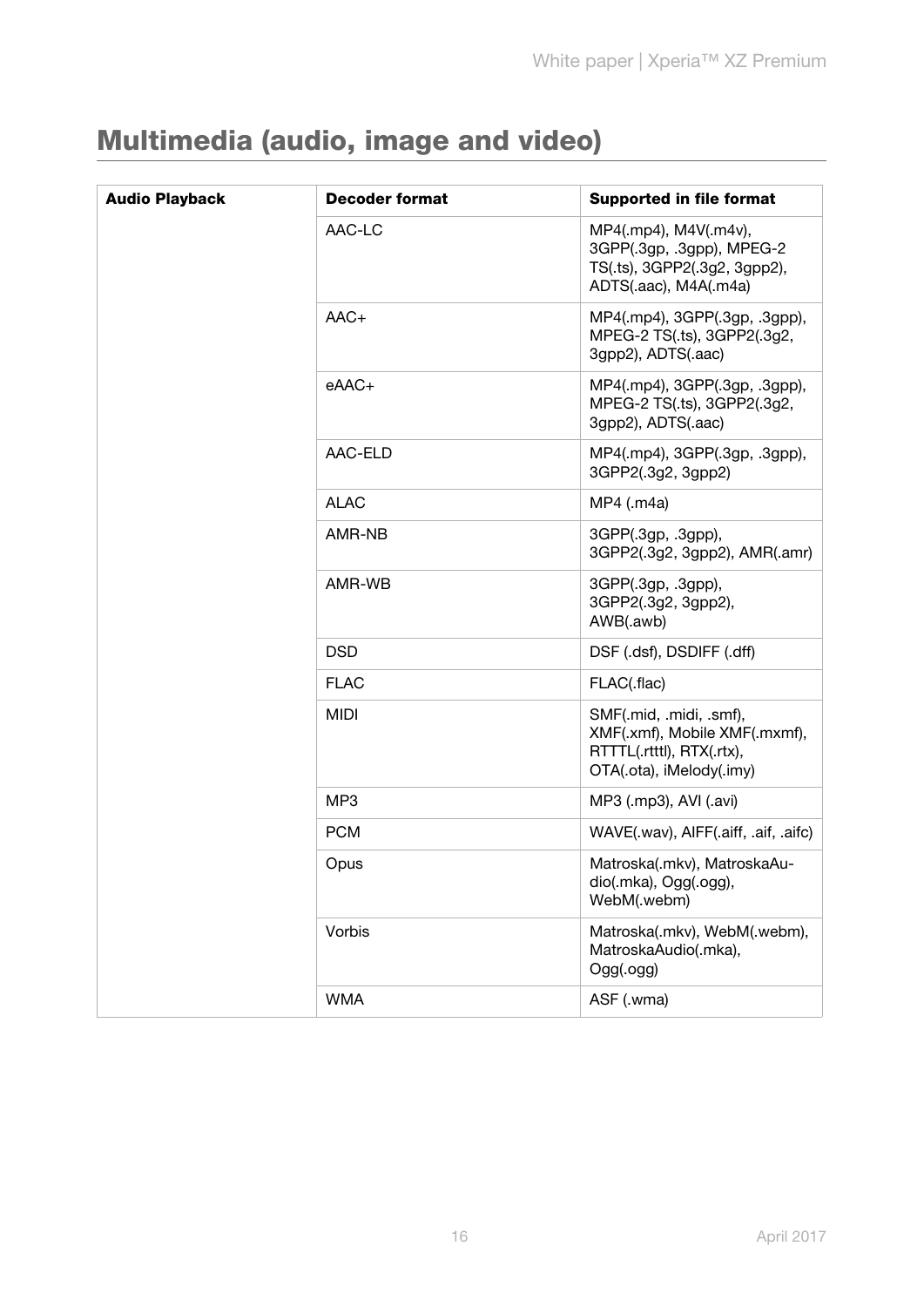| <b>Audio Recording</b> | <b>Encoder format</b> | <b>Supported in file format</b> |
|------------------------|-----------------------|---------------------------------|
|                        | AAC-LC                | MP4(.mp4), ADTS(.aac)           |
|                        | $AAC+$                | MP4(mp4)                        |
|                        | AAC-ELD               | MP4(mp4)                        |
|                        | AMR-NB                | 3GPP(.3gp), AMR(.amr)           |
|                        | AMR-WB                | 3GPP(.3gp), AWB(.awb)           |
| <b>Image Playback</b>  | <b>Decoder format</b> | <b>Supported in file format</b> |
|                        | <b>ARW</b>            | ARW (.arw)                      |
|                        | <b>BMP</b>            | BMP (.bmp)                      |
|                        | CR <sub>2</sub>       | CR2 (.cr2)                      |
|                        | <b>DNG</b>            | DNG (.dng)                      |
|                        | <b>GIF</b>            | GIF (.gif)                      |
|                        | <b>JPEG</b>           | JPEG (.jpg, .jpeg)              |
|                        | <b>NEF</b>            | NEF (.nef)                      |
|                        | <b>NRW</b>            | NRW (.nrw)                      |
|                        | <b>ORF</b>            | ORF (.orf)                      |
|                        | <b>PEF</b>            | PEF (.pef)                      |
|                        | <b>PNG</b>            | PNG (.png)                      |
|                        | <b>RAF</b>            | RAF (.raf)                      |
|                        | RW <sub>2</sub>       | RW2 (.rw2)                      |
|                        | <b>SRW</b>            | SRW (.srw)                      |
|                        | <b>WBMP</b>           | WBMP (.wbmp)                    |
|                        | WebP                  | WebP (.webp)                    |
| <b>Image Capture</b>   | <b>Encoder format</b> | <b>Supported in file format</b> |
|                        | <b>JPEG</b>           | JPEG (.jpg)                     |
|                        | <b>PNG</b>            | PNG (.png)                      |
|                        | WebP                  | WebP (.webp)                    |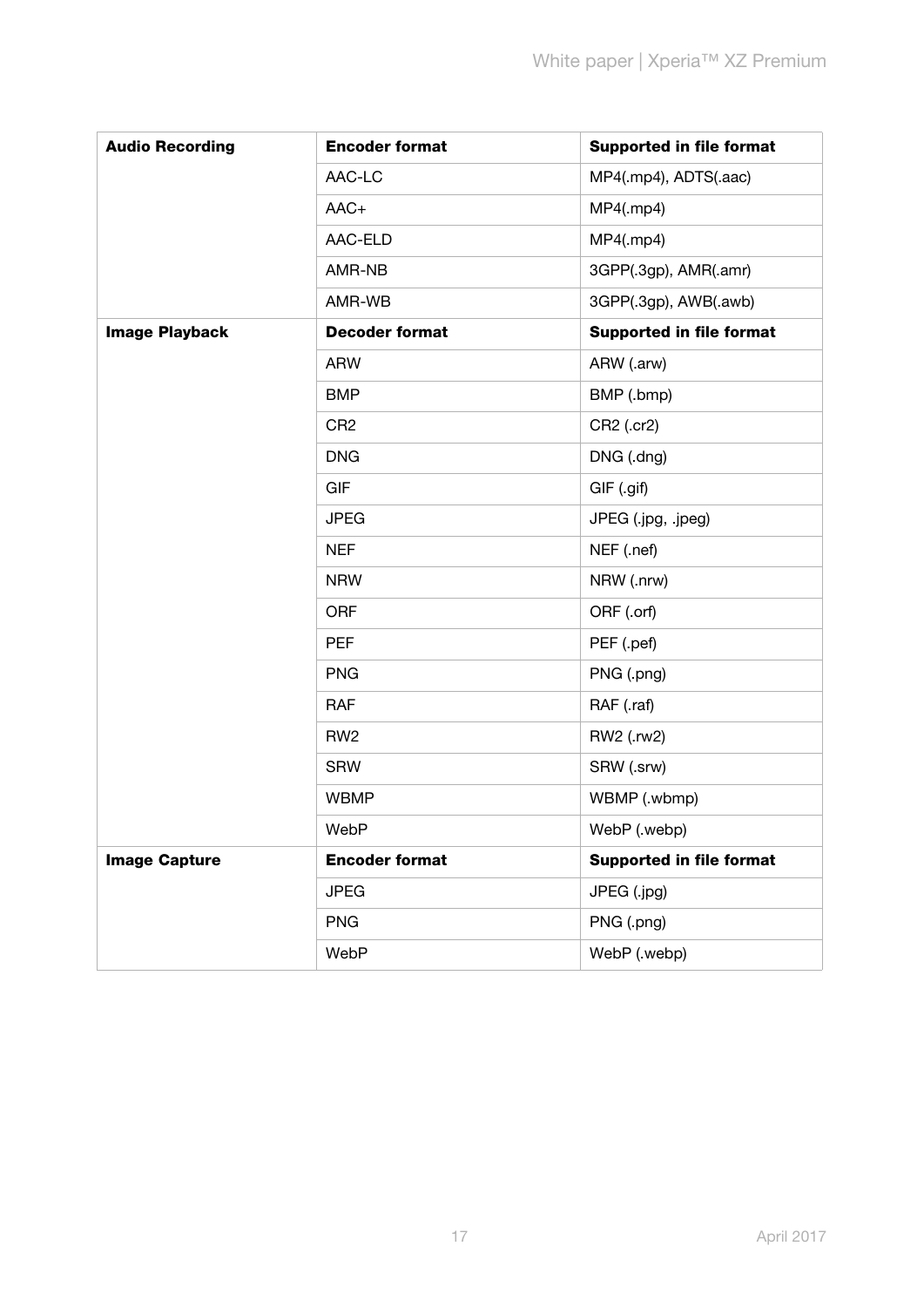| <b>Video Playback</b>        | <b>Decoder format</b>                                                                                 | <b>Supported in file format</b>                                                                                 |
|------------------------------|-------------------------------------------------------------------------------------------------------|-----------------------------------------------------------------------------------------------------------------|
|                              | MPEG-4 Video                                                                                          | MP4(.mp4), M4V(.m4v),<br>3GPP(.3gp, .3gpp),<br>3GPP2(.3g2, 3gpp2), AVI(.avi)                                    |
|                              | H.263                                                                                                 | MP4(.mp4), 3GPP(.3gp, .3gpp),<br>3GPP2(.3g2, 3gpp2)                                                             |
|                              | H.264                                                                                                 | MP4(.mp4), M4V(.m4v),<br>3GPP(.3gp, .3gpp),<br>3GPP2(.3g2, 3gpp2), MPEG-2<br>TS(.ts), AVI(.avi), Matroska(.mkv) |
|                              | H.265                                                                                                 | MP4(.mp4), Matroska(.mkv)                                                                                       |
|                              | VP <sub>8</sub>                                                                                       | Matroska(.mkv), WebM(.webm)                                                                                     |
|                              | VP <sub>9</sub>                                                                                       | Matroska(.mkv), WebM(.webm)                                                                                     |
| <b>Video Recording</b>       | <b>Encoder format</b>                                                                                 | <b>Supported in file format</b>                                                                                 |
|                              | MPEG-4 Video                                                                                          | MP4 (.mp4), 3GPP (.3gp)                                                                                         |
|                              | H.263                                                                                                 | MP4 (.mp4), 3GPP (.3gp)                                                                                         |
|                              | H.264                                                                                                 | MP4 (.mp4), 3GPP (.3gp)                                                                                         |
|                              | H.265                                                                                                 | $MP4$ (.mp4)                                                                                                    |
|                              | VP <sub>8</sub>                                                                                       | WebM (.webm)                                                                                                    |
| <b>Audio/Video Streaming</b> | Streaming transport                                                                                   | <b>HLS</b><br>HTTP progressive streaming<br><b>RTSP</b>                                                         |
| <b>DRM</b>                   | DRM (Digital Rights Management) -<br>features the rights and copy<br>protection of downloaded content | <b>OMA</b><br>OMA DRM v1.0<br>Widevine Level 1<br>PlayReady DRM (available in<br>specific regions)              |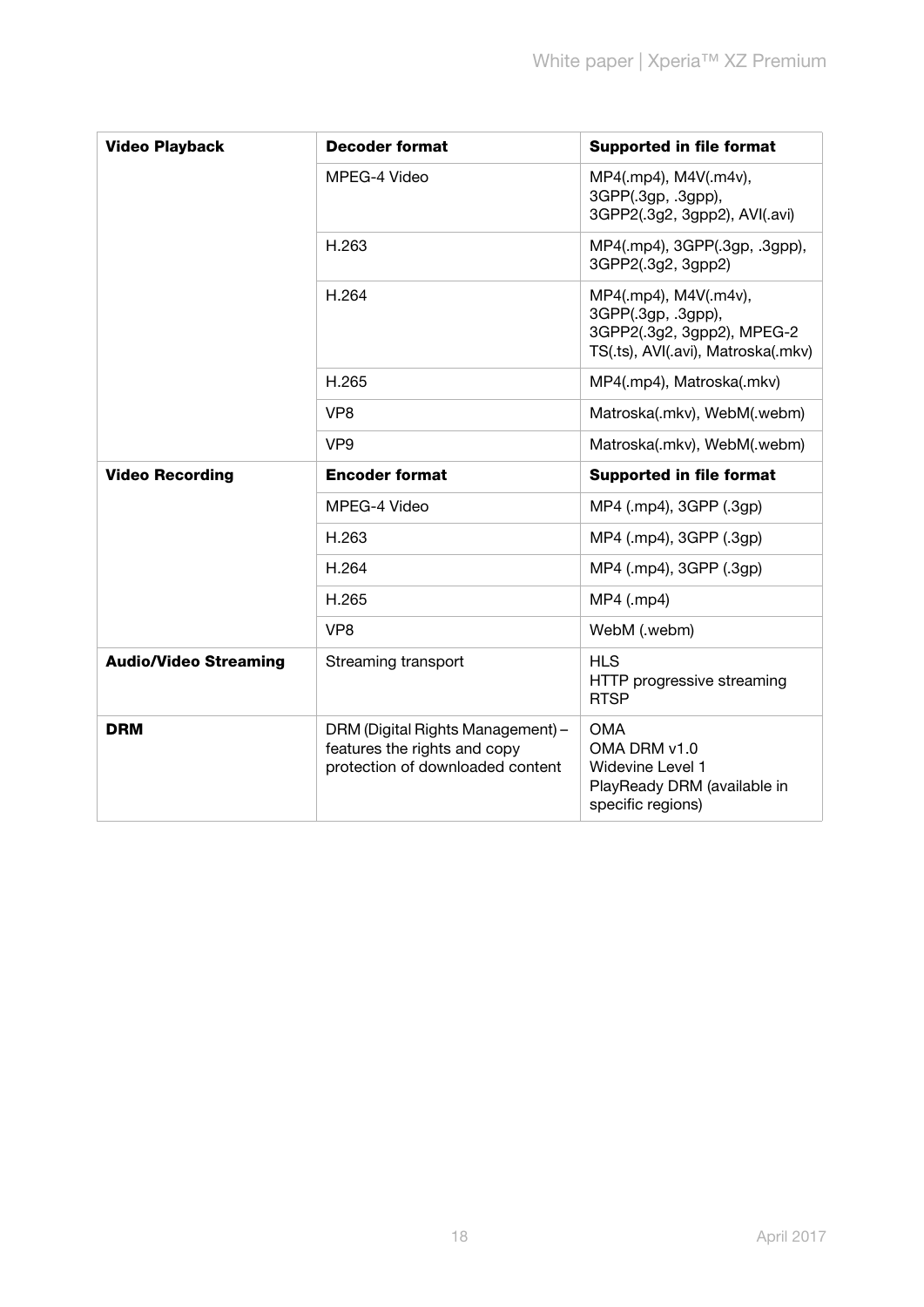## <span id="page-20-0"></span>Synchronisation (OMA DS, EAS, Google Sync™)

OMA Data Synchronisation protocol versions 1.1.2 and 1.2 OMA Data Formats: vCard 2.1, vCalendar 1.0 Microsoft® Exchange ActiveSync® protocol version 2.5 Microsoft® Exchange ActiveSync® protocol version 12 Microsoft® Exchange ActiveSync® protocol version 12.1 Microsoft® Exchange ActiveSync® protocol version 14 Microsoft® Exchange ActiveSync® protocol version 14.1 Google Sync™

Related information:

www.sonymobile.com/developer

### <span id="page-20-1"></span>Web browser

Google Chrome™ for Android™ is pre-installed in markets/regions where no restrictions apply.

Related information:

https://play.google.com/store/apps/details?id=com.android.chrome

## <span id="page-20-2"></span>Memory in Android™ devices

To use Android devices efficiently, users should be aware of the different types of device memory. This knowledge is important in order to understand, for example, where data such as music, photos and videos is saved; how many apps can be downloaded from Google Play™; and how photos can be copied to a PC.

Information regarding memory presented in this section may be useful to developers when optimising applications for mobile devices.

Generally, all Android devices share the same basic memory setup. What differs is how much memory is available to you via the different types of memory, and whether your device uses an external SD card or an internal memory chip. Any information specific to the particular device model described in this White Paper is noted as such.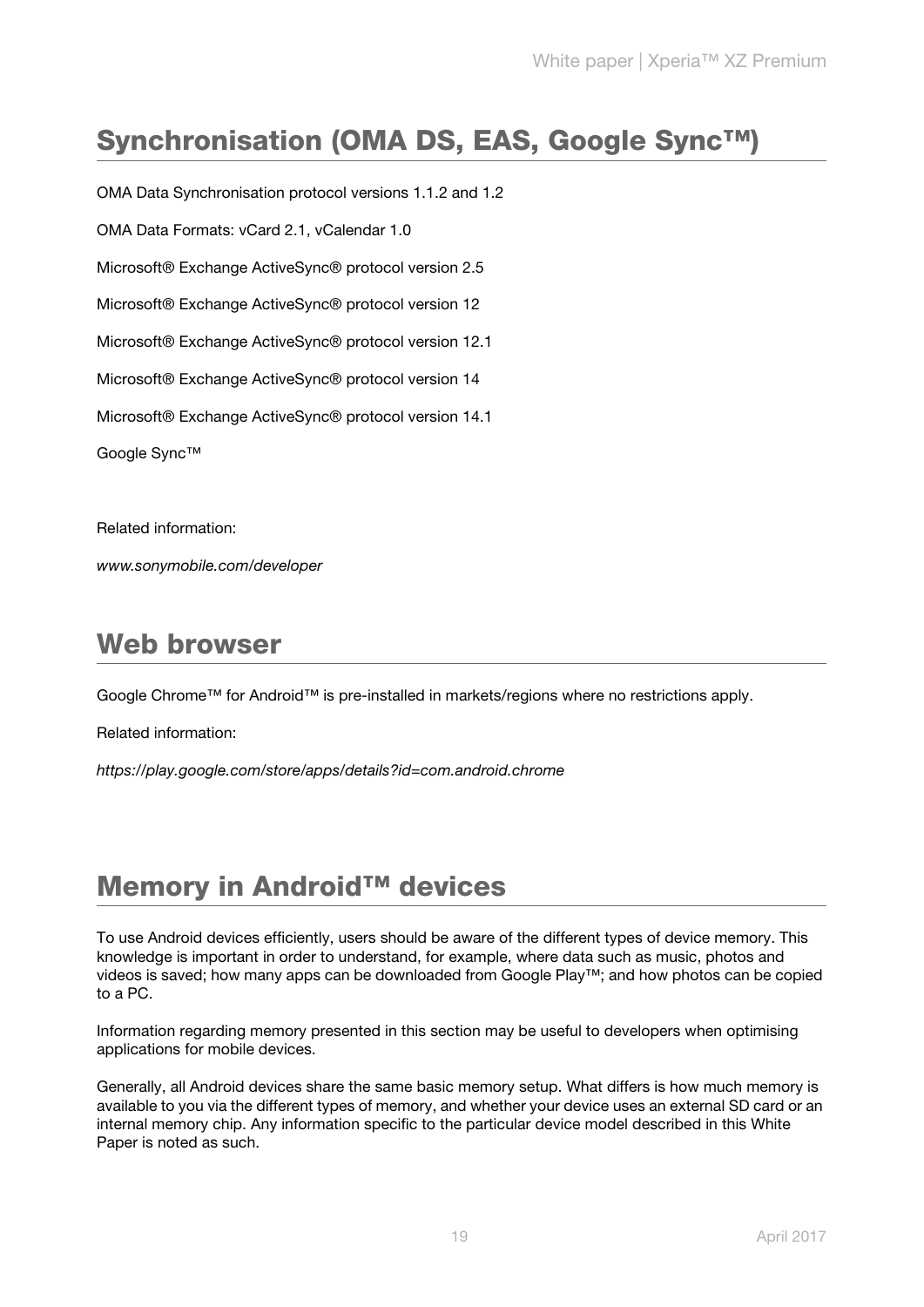#### Types of memory

The types of memory described and numbered below are consistent with the terminology used in Sony mobile device menus and in other content relating to 2017 Xperia™ devices:

1. **Dynamic Memory** (also known as RAM) is used by applications that run when the device is turned on. The amount of Dynamic Memory influences how many applications and operating system services can run at the same time. The Android operating system automatically closes applications and services that are not being used.

However, such automatic functionality has limits. For example, if a lower amount of free RAM is available to applications after a new release of the operating system (due to increased capabilities in the system), device speed will eventually be impacted. This is the main reason that a device cannot be indefinitely upgraded to newer releases of Android™.

If you experience problems with RAM, for example, if the device runs slower than usual or if the Home application restarts frequently when you leave an application, you should minimise the use of apps that run all the time. Social networking apps that connect and update their data online and animated backgrounds are examples of apps that are always running and affect RAM performance. To minimise RAM issues, you could also consider using a static wallpaper instead of a live wallpaper.

To see which apps and services are currently active, go to **Settings > Memory**. You should have at least 50 MB, and ideally 100 MB or more, of free RAM to avoid slowdowns and application restarts.

You should also be aware that if you update the device to a later Android release, the load on the builtin Dynamic Memory will increase due to the addition of more features. As a result, the device may run slower after an update.

The Xperia™ XZ Premium has 4 GB of RAM available to the Android OS and any installed applications. 200 MB of the total RAM is in use during normal operation when the user starts using the device out of the box.

- 2. System Memory (also known as "System partition" or "/system") is used for the Android OS and for most applications that are pre-loaded from the factory. This type of memory is normally locked, and can only be changed through a firmware upgrade. There is usually some free space available in this section of memory. However, since it is locked, you cannot save apps, photos or any other content to this memory. System Memory is reserved for future firmware upgrades, which almost always need more memory than the original firmware. You cannot see or influence the use of this memory.
- 3. Internal Storage is referred to as "working" memory. It can be compared to the C: drive on a PC or to the startup disk on a Mac.

This type of memory is used to store all application downloaded from the Google Play™ Store (and other sources) as well as their settings and data (such as emails, messages and calendar events, for example). All applications have an allocated area for application data. Memory dedicated to an application is inaccessible to other applications.

Some game applications also store content such as game music and game level information outside their own designated area. In most cases, an application can choose to save its data in a location of its own choosing (outside the protected application settings area). Generally, such content is not deleted when an application is uninstalled; it must be removed manually by connecting the device to a computer with a USB cable, or by using a file manager application.

Internal storage is also used for all added user content. For example, photos taken using the device's camera, media files downloaded from the Internet and file transfers are stored in this area. Typical user content includes: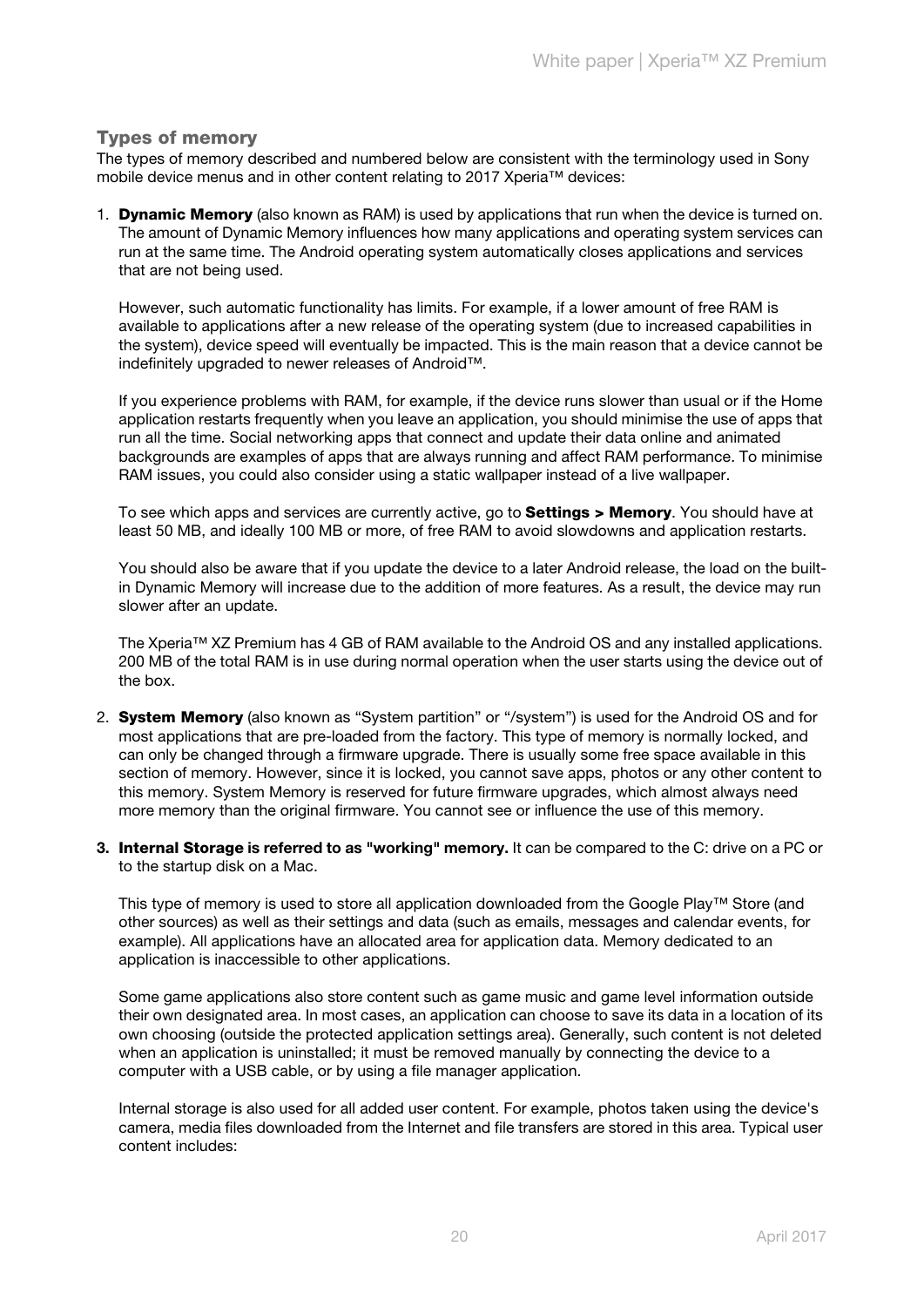- photos
- movies
- music
- Email attachments

Internal Storage will tend to fill up as a result of normal usage. Devices with a large initial Internal Storage can handle more applications and store more user content.

If the Internal Storage starts to get full, the device slows down, and in some cases it might no longer be possible to install more apps. You should always ensure that you have at least 100 MB of free Internal Storage. If not, you should consider removing some apps that you seldom use, or move content that you do not frequently access to external storage.

You can see approximately how much Internal Storage is free in Settings > Storage & USB. You can also view more details about how much memory is used by applications under Settings > Apps. In the Xperia™ XZ Premium, about 49.31 GB of Internal Storage is available out of the box.

Please note that in Sony Mobile 2017 products, "Internal Storage" is now the combination of what was previously known as "Device Memory" or "Phone Memory" (for applications and their data – also previously known as "/data") and "Internal Storage" (for user's content – also previously known as "/ sdcard"). The changes in Internal Storage were made so that memory usage could be more flexible and to allow encryption of user content.

#### Memory card slot

Some products include both a large internal memory and a built-in memory card reader. Android manages devices with a built-in memory card reader and internal memory differently from a device that includes only a built-in memory card reader.

Since most applications expect only a single location for storage, such applications will not generally allow you to SAVE anything to the memory card (i.e., they do not offer the option to choose a storage location). However, some applications (for instance, the Sony Mobile "Camera" application) may actually allow you to do so. Other applications, for example, backup applications such as the Sony Mobile "Memory" application, will by definition be configured to copy content from the Internal Storage to the external SD card.

On the other hand, when it comes to reading from an external SD Card, you will be able to access content (for example, videos, photos and music) on a memory card inserted in this slot without any special consideration since the Android system searches all available memory for content. Therefore, such products may be regarded as supporting a fourth type of memory, called "External Card" or "SD Card".

4. **SD Card** (known as "/ext card" from a programmer's point of view, or by other names in other Android products) is the name for the removable SD memory card in all 2017 Sony Mobile products. As described in the previous section, this External Card memory is generally more limited in that any application can read from it, but many applications cannot save to this card. Only a few applications, including backup applications and file manger applications, have the capability to save to this card.

#### Backing up data to different memory types

Generally, you should not save photos, videos and other personal content solely on the internal memory of a device. If something should happen with the hardware, or if the device is lost or stolen, the data stored on the device's internal memory is gone forever.

In a device where an SD card reader is the main memory, it is relatively easy to take the card out and copy all content to a PC or Mac, or to an entertainment device with a memory card slot. In a product featuring Internal Storage as the main memory, it is not possible to physically remove the memory. Instead, any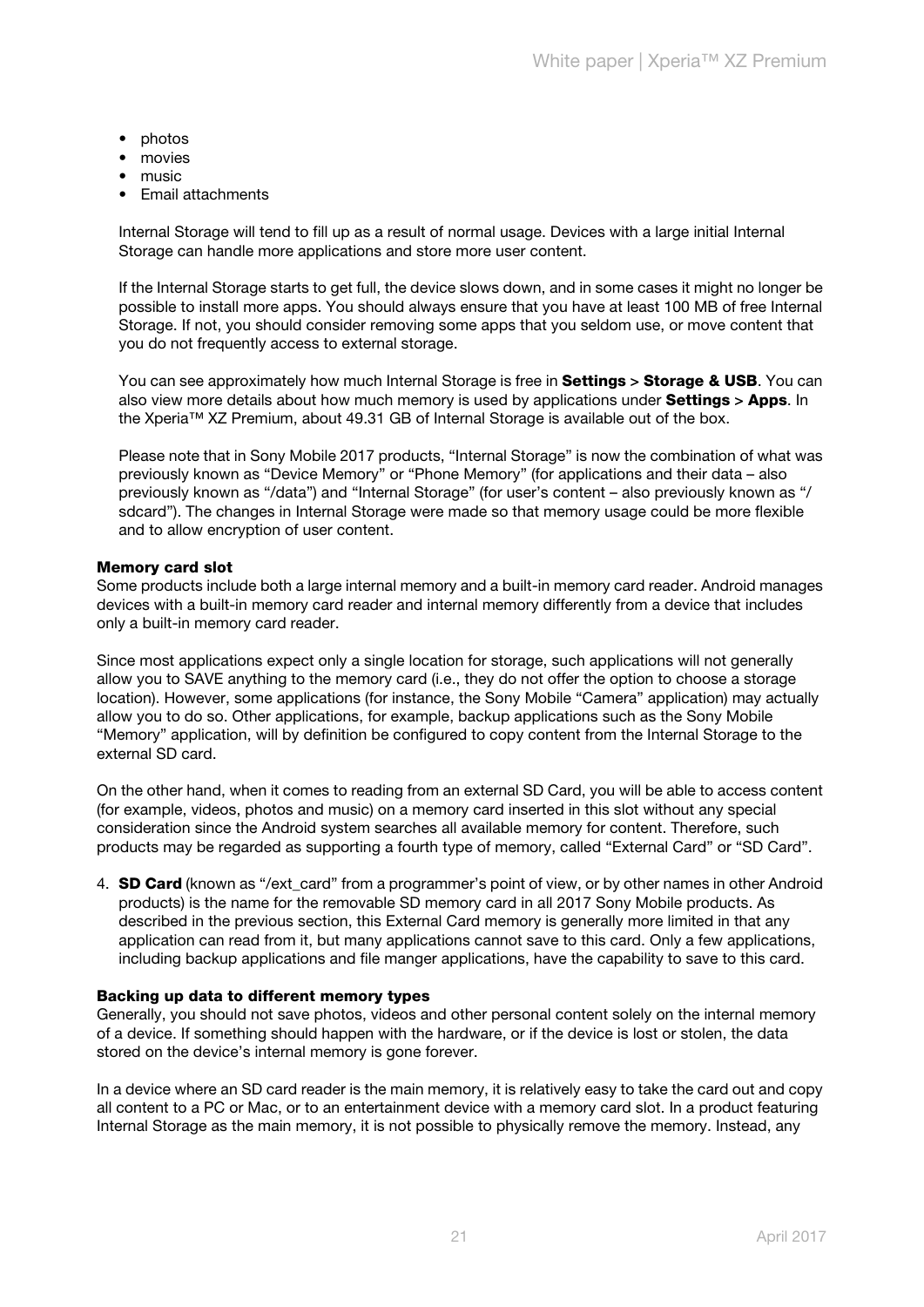critical or high-value content must either be copied to an external SD card by a special backup application, transferred to remote storage over a network (mobile or Wi-Fi), or to a computer via a USB cable.

To facilitate the transfer of data via a cable, the Xperia™ XZ Premium supports Media Transfer Protocol (MTP), which makes it possible to easily transfer content back and forth between your device and a Windows® PC or an Apple™ Mac® computer. This application is called Xperia™ Companion and it can be downloaded from the Xperia™ XZ Premium support page.

Note that you do not need to back up or make a copy of applications that you have downloaded from the Google Play™ Store. They can normally be downloaded again after you have set up your Google account to work in a new device (or in a device where the memory has been completely erased).

#### Note 1:

Some Android devices, including Sony Mobile devices from 2012 and Sony Ericsson devices from 2011 and earlier, do not use a single "Internal Storage" for both applications (and their data) and user content. Instead, these devices use either an external SD card for user content, or a corresponding area of internal memory to reproduce the functionality of an SD card. In such devices, there is a fixed limit between the application area ("/data") and the user content area ("/sdcard"), with the result that user content can build up and reach this limit. When the user content reaches this limit, no additional data can be added using any application. For example, the camera application would no longer be able to capture additional photos even if a considerable amount of free space was available in the application area. This limit also applies to the application area. Downloading and installing new applications would not be possible even if there was enough free memory in the user content area.

#### Note 2:

Some devices with integrated storage have abandoned the distinction between the application area and the content area when it comes to a Factory Data Reset. As a result, there is no option in such devices to perform a Factory Data Reset and preserve content. In such devices, all content is completely deleted from the device when a reset is performed.

In contrast, Sony Mobile's memory integration solution makes it possible to preserve user content in this situation. Therefore, when performing a Factory Data Reset, the default action will still be to only remove applications and their data, and an option box must be checked if all content is to be removed as well (as might be desirable when selling the device second-hand).

#### Note 3:

For a developer, it is important to note that from a programming point of view the location names used to refer to the different memory areas described in Note 1 are still valid, i.e., the area used for applications ("/ data") is still present, as is the area used for content ("/sdcard").

In reality, "sdcard" is a "symbolic link" to "/storage/self/primary". However, from inside an Android application, "/sdcard" can still be used. For example, you can use "sdcard/DCIM/100Android" to find all camera images. The continued use of "/sdcard" to access the content area ensures compatibility across different products and Android releases in this regard.